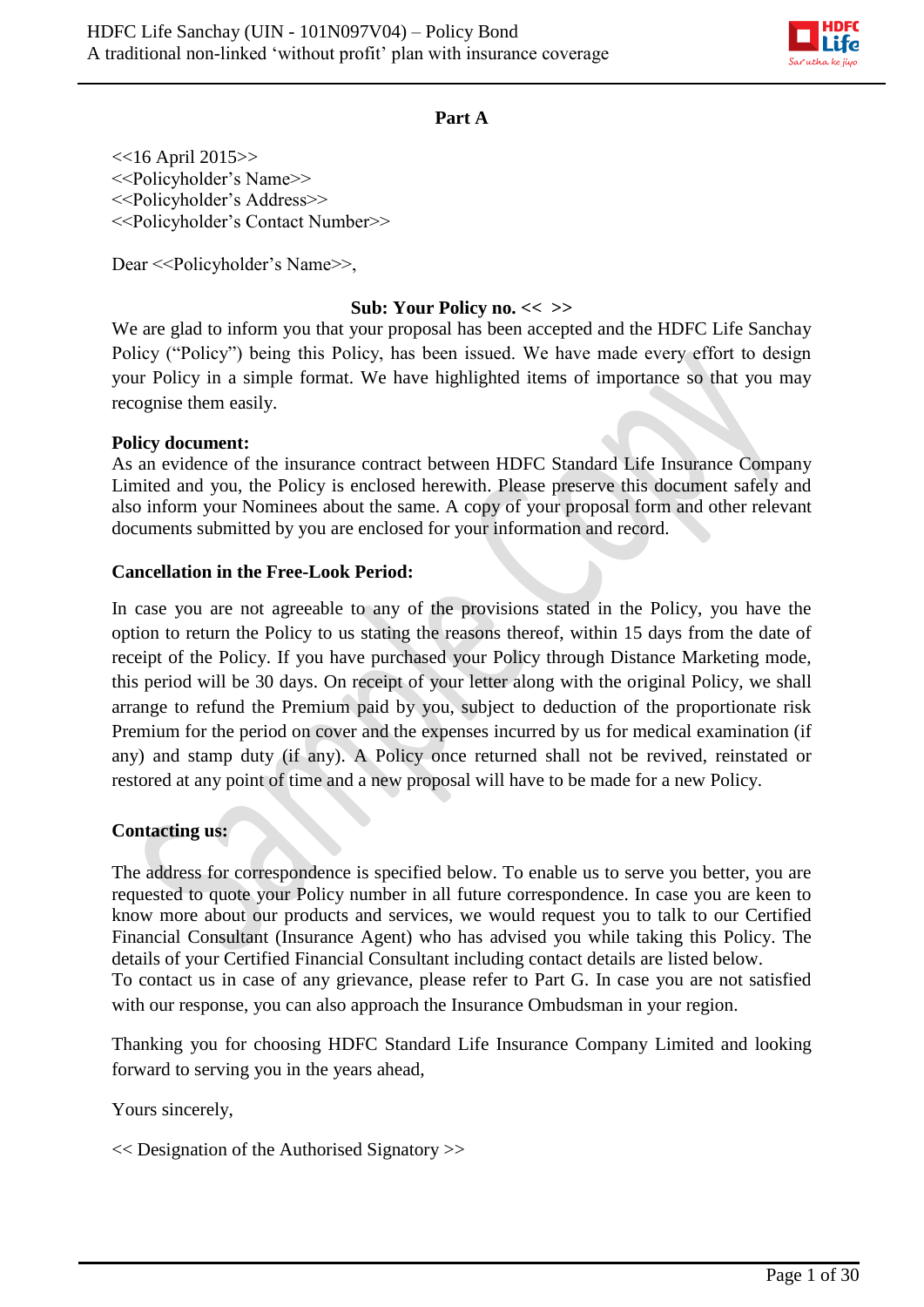

Branch Address: <<Branch Address>> Agency Code: <<Agency Code>> Agency Name: <<Agency Name>> Agency Telephone Number: <<Agency mobile & landline number>> Agency Contact Details: <<Agency address>>

Address for Correspondence: HDFC Standard Life Insurance Company Limited, 11<sup>th</sup> Floor Lodha Excelus, Apollo Mills Compound, N.M. Joshi Marg, Mahalaxmi, Mumbai-400011. Registered Office: HDFC Standard Life Insurance Company Limited, Lodha Excelus, 13<sup>th</sup> Floor, Apollo Mills Compound, Mahalaxmi, Mumbai- 400 011. Helpline number: 18602679999 (Local charges apply)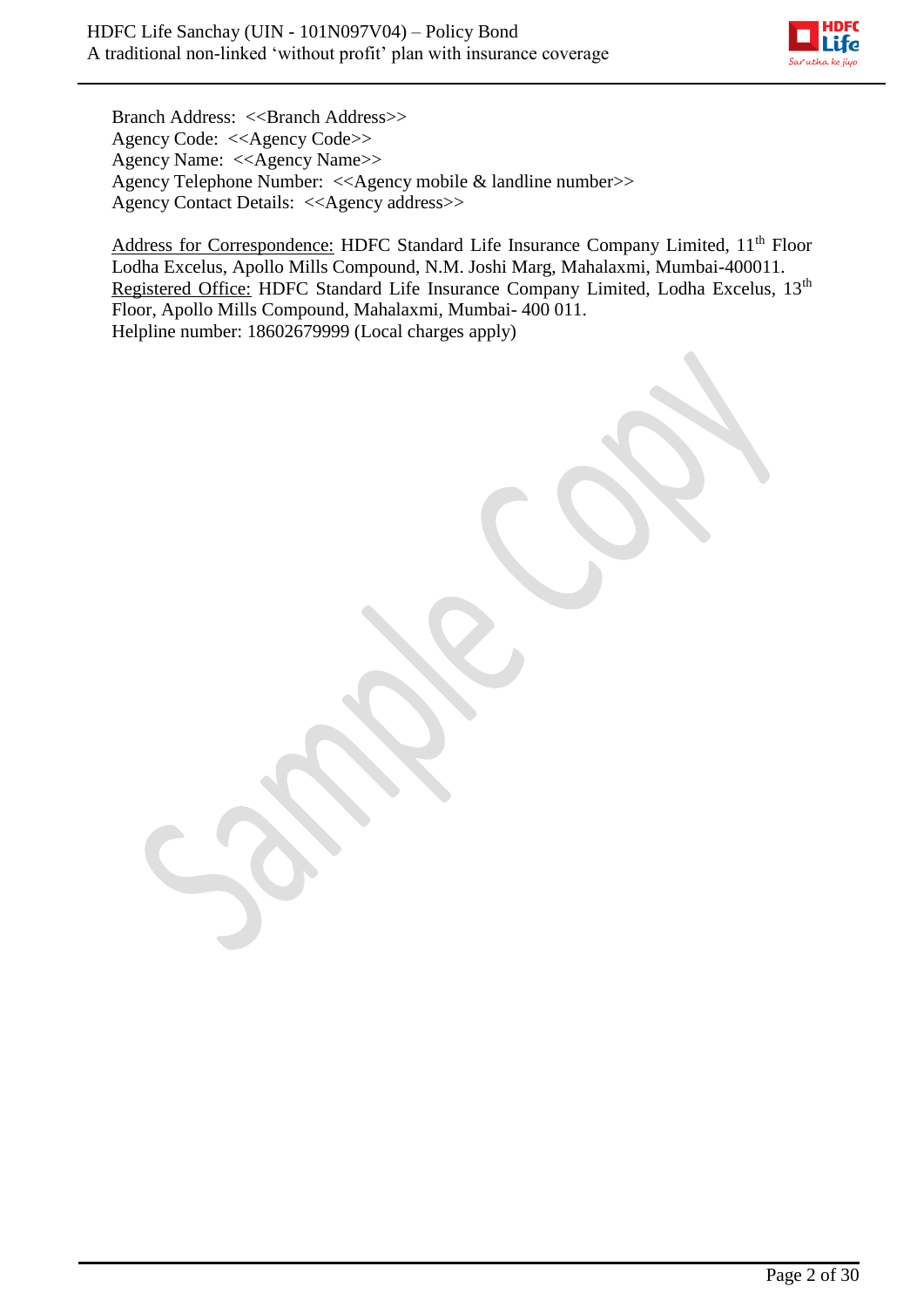

## **POLICY DOCUMENT- HDFC Life Sanchay**

#### **Unique Identification Number: <<101N097V04>>**

Your Policy is a non-participating non-linked protection-cum-savings limited pay policy. This document is the evidence of a contract between HDFC Standard Life Insurance Company Limited and the Policyholder as described in the Policy Schedule given below. This Policy is based on the proposal made by the within named Policyholder and submitted to the Company along with the required documents, declarations, statements, any response given to Short Medical Questionnaire (SMQ) by the Life Assured, applicable medical evidence and other information received by the Company from the Policyholder, Life Assured or on behalf of the Policyholder ("Proposal"). This Policy is effective upon receipt and realisation, by the Company, of the consideration payable as First Premium under the Policy. This Policy is written under and will be governed by the applicable laws in force in India and all Premiums and Benefits are expressed and payable in Indian Rupees.

| <b>POLICY SCHEDULE</b> |
|------------------------|
|------------------------|

**Policy number: << >> Client ID: << >>**

| <b>Policyholder Details</b>           |                                              |
|---------------------------------------|----------------------------------------------|
| <b>Name</b>                           | $<<$ >>                                      |
| <b>Address</b>                        | $<<$ >>                                      |
| <b>Life Assured Details</b>           |                                              |
| <b>Name</b>                           | $<<$ >>                                      |
| <b>Address</b>                        | $<<$ >>                                      |
| <b>Date of Birth</b>                  | << dd/mm/yyyy >>                             |
| Age on the Date of Risk               |                                              |
| <b>Commencement</b>                   | $<<$ >> years                                |
| <b>Age Admitted</b>                   | $<<$ Yes/No>>                                |
| <b>Policy Details</b>                 |                                              |
| <b>Date of Commencement of Policy</b> | $<<$ Date>>                                  |
| <b>Date of Risk Commencement</b>      | $<<$ RCD $>>$                                |
| Date of Issue/Inception of Policy     | << First Issue Date>>                        |
| <b>Premium Due Date(s)</b>            | < <dd month="">&gt;</dd>                     |
| <b>Sum Assured on Maturity</b>        | $Rs. \ll \gg$                                |
| <b>Sum Assured on Death</b>           | $Rs. \ll \gg$                                |
| <b>Guaranteed Additions</b>           | <<8/9>> % p.a. of Sum Assured on Maturity    |
| <b>Annualised Premium</b>             | $Rs. \ll \gg>$                               |
| <b>Policy Term</b>                    | $<<$ >> years                                |
| <b>Premium Paying Term</b>            | $<<$ >> years                                |
| <b>Frequency of Premium Payment</b>   | << Annual/Half-yearly/ Quarterly/ Monthly >> |
| <b>Premium per Frequency of</b>       | $Rs. \ll \gg$                                |
| <b>Premium Payment</b>                |                                              |
| <b>Underwriting Extra Premium per</b> | $Rs. \ll \gg$                                |
| <b>Frequency of Premium Payment</b>   |                                              |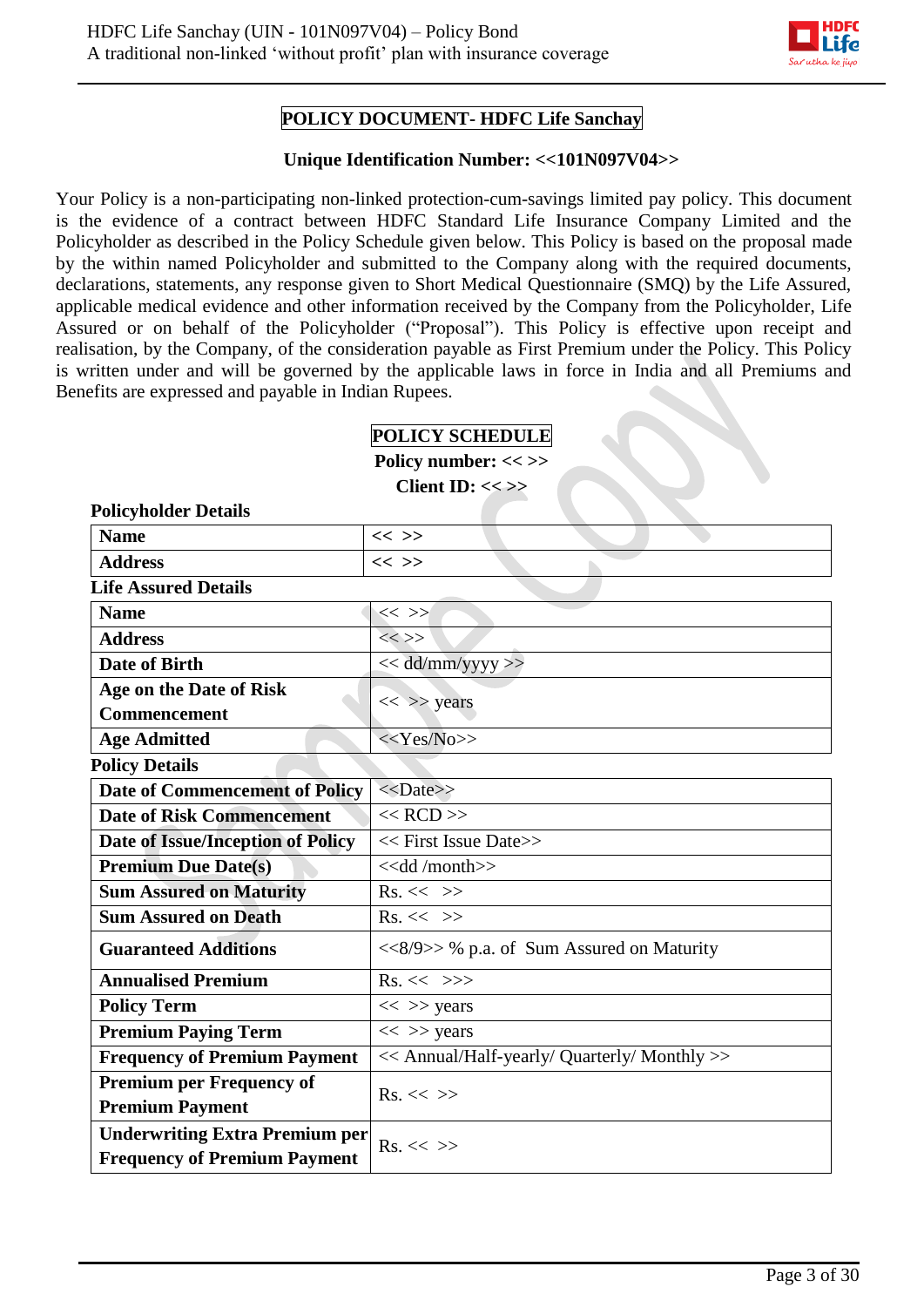

 $\bullet$ 

| <b>Total Premium per Frequency of</b><br><b>Premium Payment</b> | $Rs. \ll \gg$                                             |
|-----------------------------------------------------------------|-----------------------------------------------------------|
| <b>Grace Period</b>                                             | $<< 15$ (for Monthly mode) 30 (for other modes) $>>$ days |
| <b>Final Premium Due Date</b>                                   | $<<$ dd/mm/yyyy >>                                        |
| <b>Maturity Date</b>                                            | $<<$ dd/mm/yyyy >>                                        |
| Policy issued on the basis of                                   |                                                           |
| <b>Short Medical Questionnaire</b>                              | $<<$ Yes/No $>>$                                          |
| (SMQ)                                                           |                                                           |

**Riders** 

| -------                  |                                         |  |
|--------------------------|-----------------------------------------|--|
| <b>Rider Name</b>        | << >>                                   |  |
| <b>Rider Term</b>        | $\langle \langle \rangle \rangle$ years |  |
| <b>Rider Sum Assured</b> | $Rs. \ll \gg$                           |  |

The Premium amount is excluding any applicable Taxes and levies leviable on the Premium. Amount of Taxes and levies will be charged at actuals as per prevalent rate.

# **NOMINATION SCHEDULE**

| <b>Nominee's Name</b>                                                    | $<<$ Nominee-1 $>>$ | $<<$ Nominee-2 $>>$ |
|--------------------------------------------------------------------------|---------------------|---------------------|
| <b>Nominee's Relationship with</b><br>the Life Assured                   | $<<$ >>             | $<<$ $>>$           |
| Date of Birth of Nominee                                                 | $<<$ dd/mm/yyyy>>   | $<<$ dd/mm/yyyy >>  |
| Nominee's Age                                                            | $\ll >>$ years      | $<<$ >> years       |
| <b>Nomination Percentage</b>                                             | $<<$ >> %           | $<<$ >> %           |
| <b>Nominee's Address</b>                                                 | $<<$ >>             | $<<$ >>             |
| <b>Appointee's Name</b><br>(Applicable where the Nominee)<br>is a minor) | $<<$ >>             |                     |
| Date of Birth of Appointee                                               | $<<$ dd/mm/yyyy >>  |                     |
| <b>Appointee's Address</b>                                               | $<<$ $>>$           |                     |

Signed at Mumbai on <<>> For HDFC Standard Life Insurance Company Limited

## Authorised Signatory

In case you notice any mistake, you may return the Policy document to us for necessary correction.

## **SPACE FOR ENDORSEMENTS**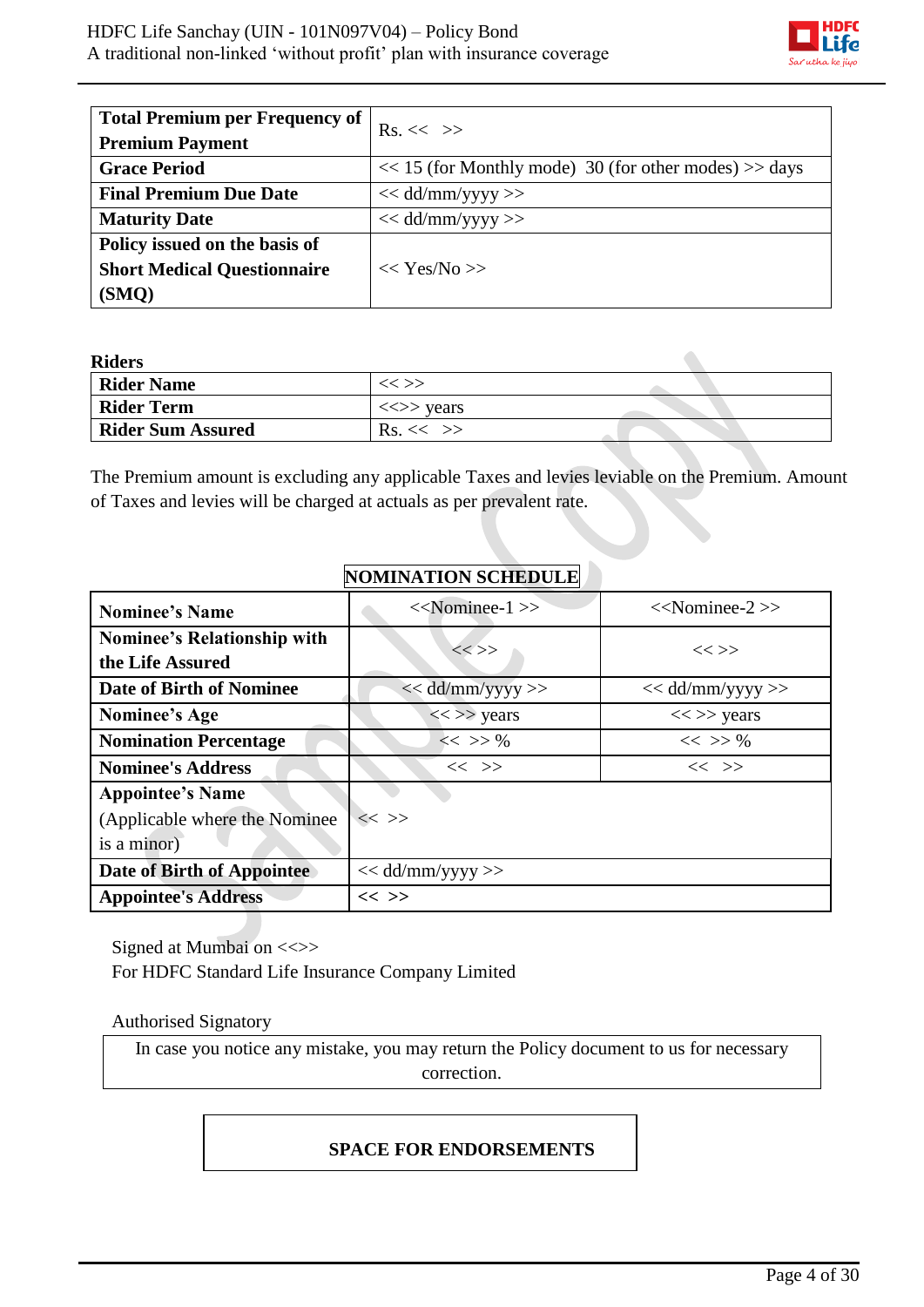

## **Part B (Definitions)**

In this Policy, the following definitions shall be applicable:

- 1) *Appointee –* means the person named by you and registered with us in accordance with the Nomination Schedule, who is authorized to receive the Death Benefit under this Policy on the death of the Life Assured while the Nominee is a minor;
- 2) *Assignee*  means the person to whom the rights and benefits under this Policy are transferred by virtue of assignment under section 38 of the Insurance Act, 1938, as amended from time to time;
- 3) *Authority/ IRDAI* means Insurance Regulatory and Development Authority of India;
- 4) *Company, company, Insurer, Us, us, We, we, Our, our means or refers to HDFC* Standard Life Insurance Company Limited.
- *5) Date of Risk Commencement -* means the date, as stated in the Policy Schedule, on which the insurance coverage under this Policy commences;
- *6) Frequency of Premium Payment* means the period, as stated in the Policy Schedule, between two consecutive Premium due dates for the Policy;
- 7) *Life Assured* means the person as stated in the Policy Schedule on whose life the contingent events have to occur for the Benefits to be payable. The Life Assured may be the Policyholder.
- 8) *Maturity Date* means the date stated in the Policy Schedule, on which the Policy Term expires and this Policy terminates;
- 9) *Nominee(s)*  means the person named by you and registered with us in accordance with the Nomination Schedule, who is authorized to receive the Death Benefit under this Policy, on the death of the Life Assured;
- 10) *Policy Anniversary*  means the annual anniversary of the Date of Risk Commencement;
- 11) *Policyholder, You, you, your* means or refers to the Policyholder stated in the Policy Schedule.
- 12) *Policy Term*  means the term of the Policy as stated in the Policy Schedule;
- 13) *Premium(s)* means an amount stated in the Policy Schedule, payable by you to us for every Policy Year by the due dates, and in the manner stated in the Policy Schedule, to secure the benefits under this Policy, excluding applicable taxes and levies;
- 14) *Premium Paying Term –* means the period as stated in the Policy Schedule, in years, over which Premiums are payable;
- 15) *Regulations* **–** means IRDAI (Non Linked Insurance Products) Regulations, 2013
- 16) *Revival of Policy* means restoration of the Policy, which was discontinued due to the non-payment of Premium, by the Company with all the benefits mentioned in the Policy document, with or without rider benefits, if any, upon the receipt of all the Premiums due and other charges/late fee, if any, as per the terms and conditions of the Policy, upon being satisfied as to the continued insurability of the insured/Policyholder on the basis of the information, documents and reports furnished by the Policyholder.
- 17) *Revival Period*  means the period of two consecutive years from the date of discontinuance of the Policy, during which period the Policyholder is entitled to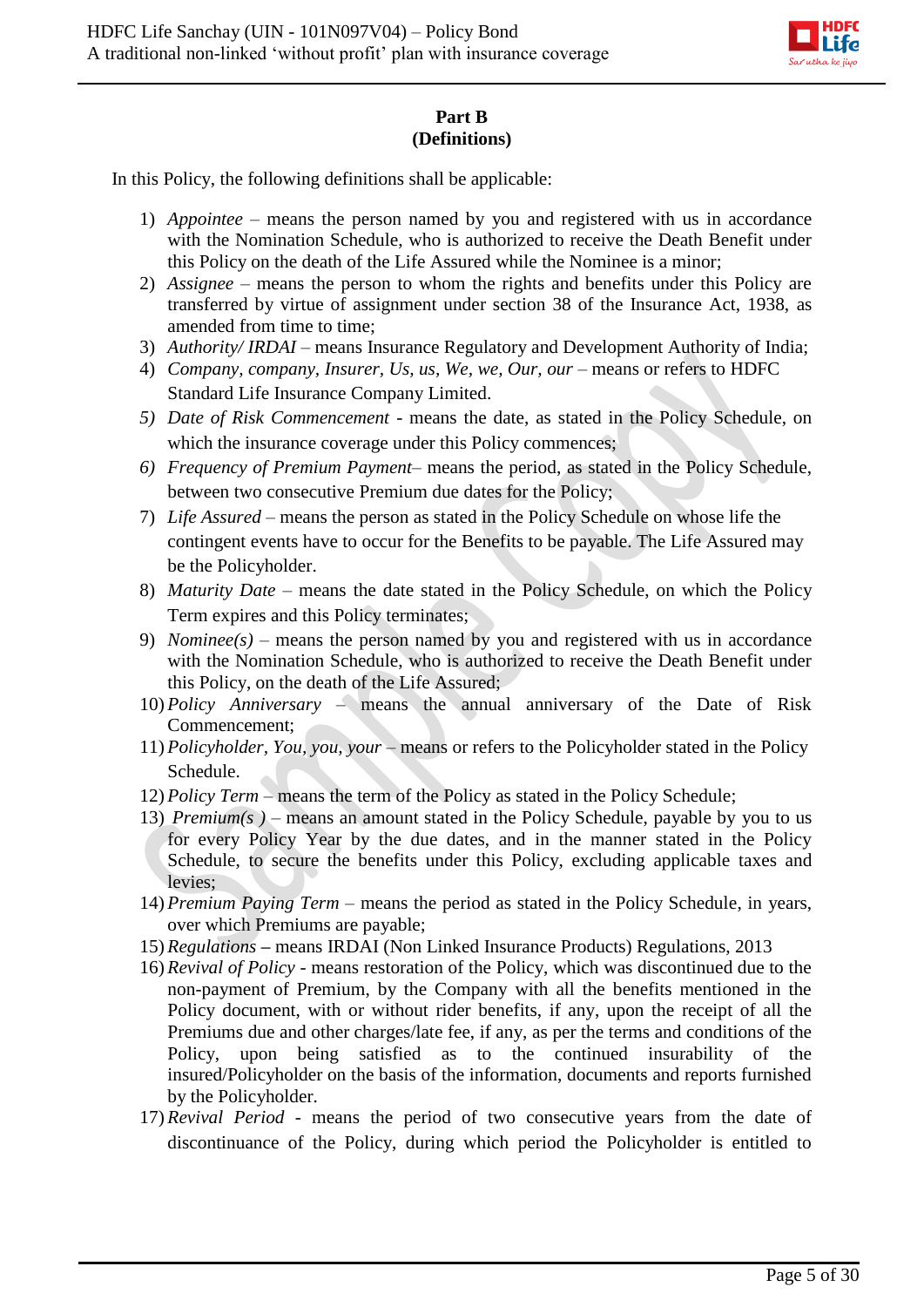

revive the Policy, which was discontinued due to the non-payment of Premium, in accordance with the terms of Revival of a Policy.

- 18) *Sum Assured on Death*  means the absolute amount of benefit which is guaranteed to become payable on death of the Life Assured as per the terms and conditions specified in the Policy.
- 19) *Sum Assured on Maturity* means the absolute amount of benefit which is guaranteed to be payable in the form of survival / maturity benefit during the Policy Term as per the terms and conditions specified in the Policy.
- 20) *Surrender* means complete withdrawal/ termination of the entire Policy.
- 21) *Surrender Value* means an amount, if any, that becomes payable in case of Surrender of the Policy in accordance with the terms and conditions of the Policy.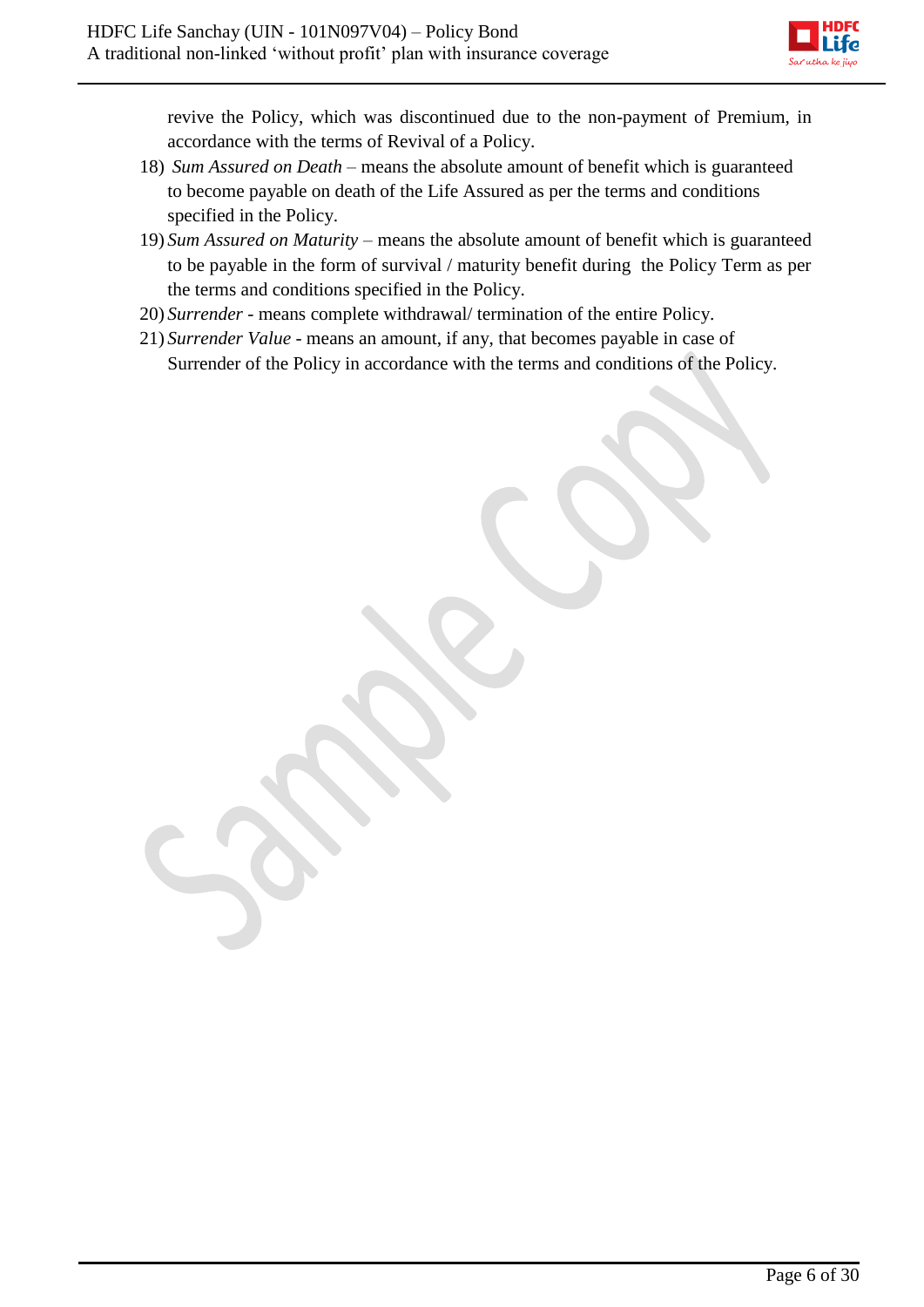

## **Part C**

### **Benefits**

## **1. Benefits:**

(1) *Maturity Benefit* – On survival of the Life Assured till the Maturity Date and provided all Premiums which have fallen due have been paid, the Maturity Benefit described below is payable.

Maturity Benefit is the aggregate of:

- (i) Sum Assured on Maturity, and
- (ii) Accrued Guaranteed Additions.

Maturity benefit as percentage of Sum Assured on Maturity as per term chosen is as follows:

| Policy<br>Term                                                               | 15                   | 16                   | 17                   | 18                   | 19                   | 20                   | 21                   | 22                   | 23                   | 24                   | 25                   |
|------------------------------------------------------------------------------|----------------------|----------------------|----------------------|----------------------|----------------------|----------------------|----------------------|----------------------|----------------------|----------------------|----------------------|
| Maturity<br>Benefit as<br>percentag<br>e of Sum<br>Assured<br>on<br>Maturity | 220<br>$\frac{0}{0}$ | 228<br>$\frac{6}{6}$ | 236<br>$\frac{6}{6}$ | 244<br>$\frac{6}{6}$ | 252<br>$\frac{0}{0}$ | 280<br>$\frac{0}{0}$ | 289<br>$\frac{6}{6}$ | 298<br>$\frac{0}{0}$ | 307<br>$\frac{0}{0}$ | 316<br>$\frac{6}{6}$ | 325<br>$\frac{0}{0}$ |

The maturity benefit is inclusive of Sum Assured on Maturity and Accrued Guaranteed Additions

- **2.** *Death Benefit* On death of the Life Assured before the Maturity Date and provided all Premiums which have fallen due have been paid, the death benefit amount payable shall be the aggregate of:
	- (i) Sum Assured on Death, and
	- (ii) Accrued Guaranteed Additions.

Sum Assured on Death shall be the higher of:

- (i) Sum Assured on Maturity,
- (ii) 105% of Premiums paid,
- (iii) 10 times Annualised Premium, or
- (iv) An absolute amount assured to be paid on death (which in this case is equal to the Sum Assured on Maturity).
- (2) The Death Benefit is subject to the exclusions set out in Part F Clause 2 (Exclusions).
- (3) For the purpose of computation of Death Benefit, the Premiums shall exclude any underwriting extra Premiums, any loadings for modal premiums and any applicable taxes and levies paid.
- (4) Upon payment of the Death Benefit or the Maturity Benefit, the Policy terminates and no further Benefits are payable.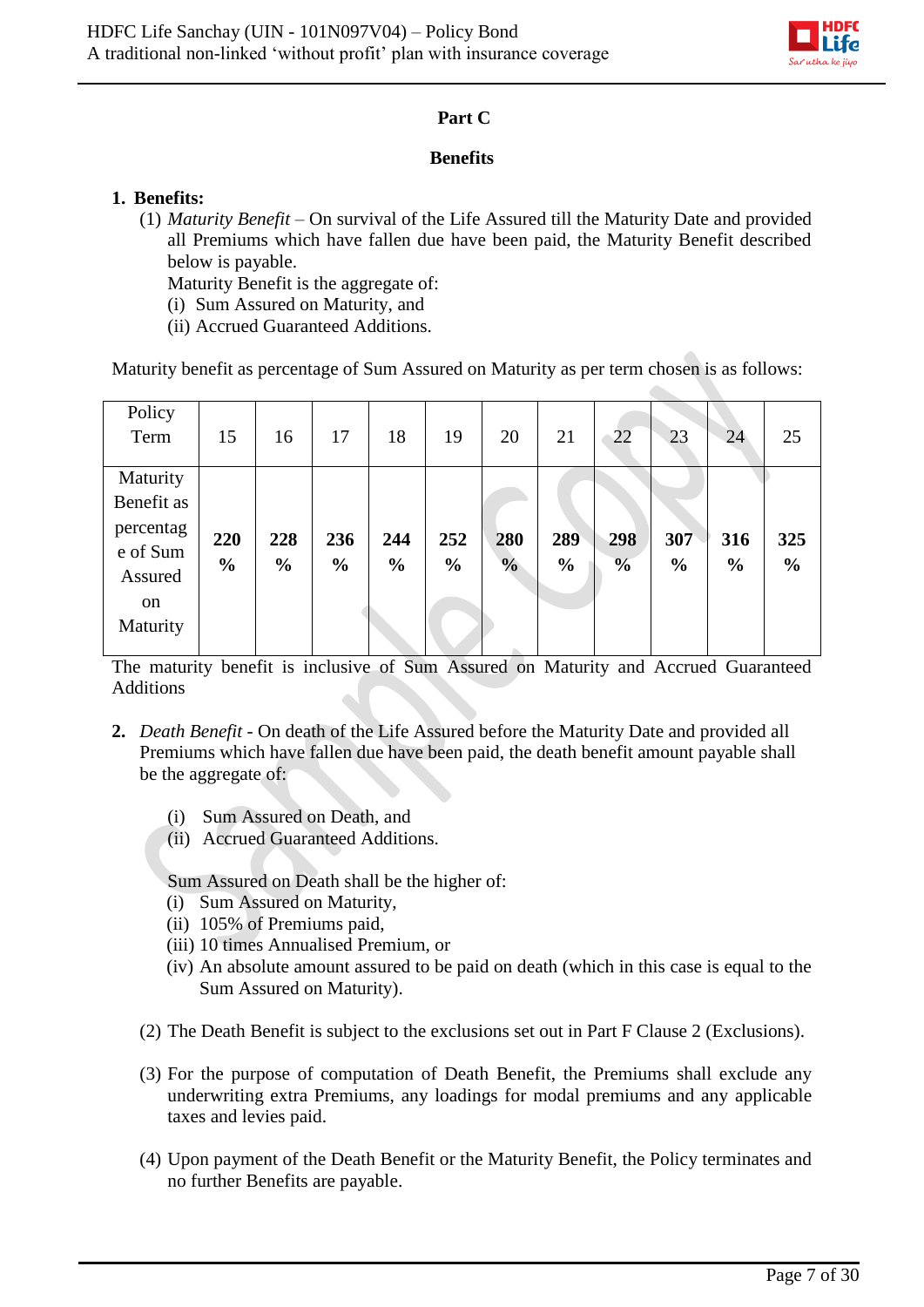

- (5) For a Paid-up Policy, the Death Benefit and Maturity Benefit payable shall be as described in Part D Clause 2 (Lapsed Policies and Paid-Up Policies).
- (6) The recipients of Benefits under this Policy shall be as specified below:
	- (i) Death Benefit shall be payable to the registered Nominee(s), if the Policyholder and the Life Assured are the same; or to the Policyholder if the Life Assured is other than the Policyholder.
	- (ii) All other Benefits shall be payable to the Policyholder.
	- (iii)If the Policy has been assigned, all Benefits shall be payable to the Assignee under absolute assignment.

### **3. Payment and cessation of Premiums**

- (1) The first Premium must be paid along with the submission of your completed application. Subsequent Premiums are due in full on the due dates as per the Frequency of Premium Payment set out in your Policy Schedule.
- (2) Premiums under the Policy can be paid on yearly, half-yearly, quarterly or monthly basis as per the chosen Frequency of Premium Payment and as set out in the Policy Schedule or as amended subsequently.
- (3) If you have chosen monthly Frequency of Premium Payment, we shall collect first 3 months Premium in advance on the date of commencement of Policy, as a prerequisite to allow monthly mode of premium payment.
- (4) The Premiums that fall due in the same financial year can be paid in advance. However, where the premium due in one financial year is paid in advance in earlier financial year, we may collect the same for a maximum period of three months in advance of the due date of the premium.
- (5) Any Premiums paid before the Due Date will be deemed to have been received on the Due Date for that Regular Premium.
- (6) A grace period of not more than 30 days, where the mode of payment of Premium is other than monthly mode, and not more than 15 days in case of monthly mode, is allowed for the payment of each renewal Premium after the first Premium. We will not accept part payment of the Premium.
- (7) A Premium will be deemed to remain unpaid if the Premium amount has not been realised by us. If any Premium remains unpaid after the expiry of the grace period, your Policy may lapse or become Paid-Up, as described in Part D Clause 2, with effect from the due date of the first unpaid Premium. In that event, the Benefits under such Policy shall be payable in accordance with Part D Clause 2.
- (8) Premiums are payable by you without any obligation on us to issue a reminder notice to you.
- (9) Where the Premiums have been remitted otherwise than in cash, the application of the Premiums received is conditional upon the realisation of the proceeds of the instrument of payment, including electronic mode.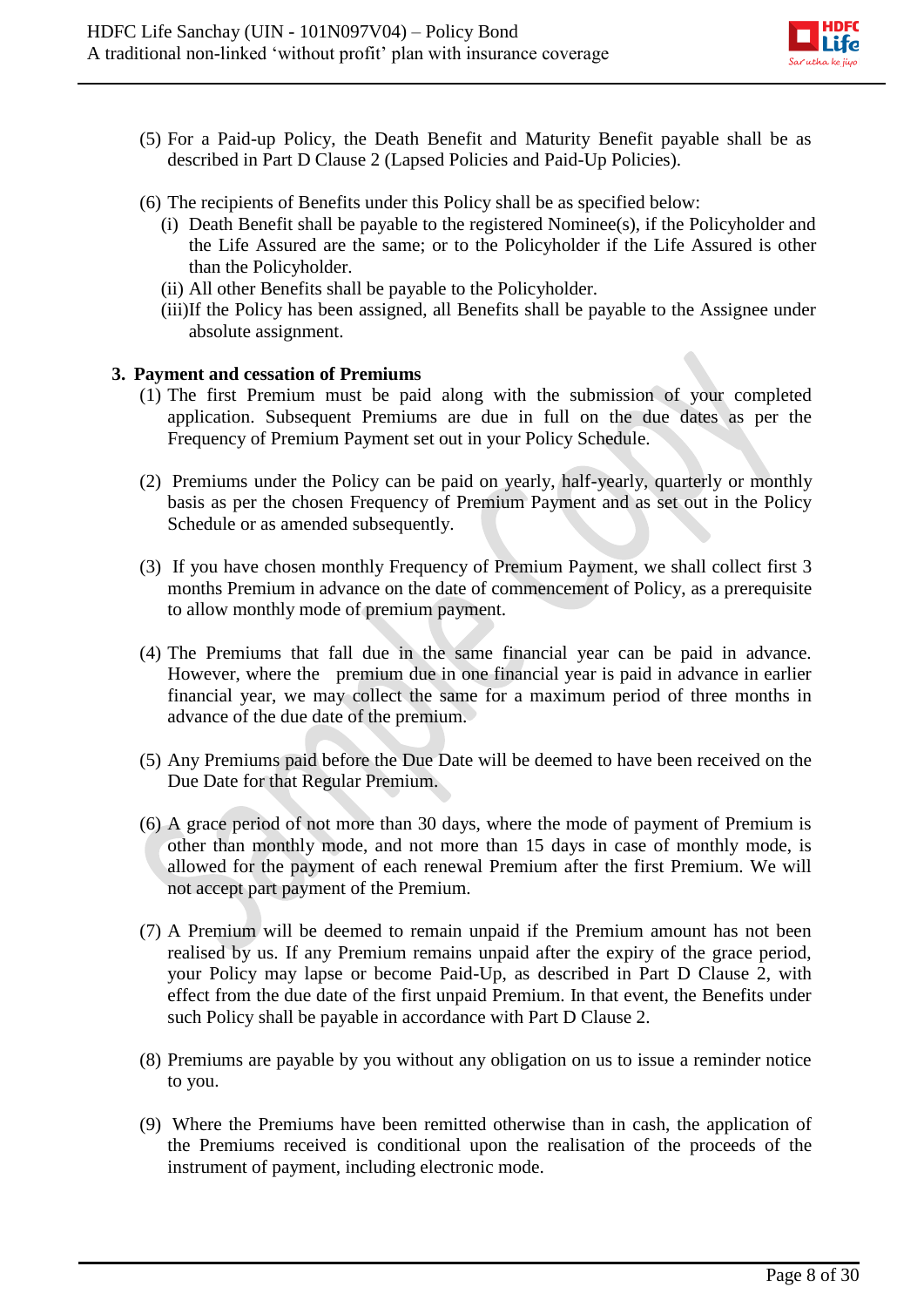

## **Part D**

## **1. Surrender Value**

The Policy will acquire a minimum Guaranteed Surrender Value ("GSV") depending on the Premium Paying Term of the Policy.

- (1) The GSV is acquired on a Policy with Premium Paying Term of less than 10 years on payment of full Premiums for the first 2 policy years and on a Policy with Premium Paying Term of more than or equal 10 years on payment of full Premiums for the first 3 policy years.
- (2) Subject to the Policy being in-force, the minimum GSV shall be the sum of: (i) GSV of Premiums paid, and
	- (ii) the Surrender Value of the Guaranteed Additions, already accrued to the Policy.
- (3) The GSV of Premiums paid shall be determined as the applicable GSV factors on Premiums paid at the time of surrender multiplied to the total Premiums paid to date of surrender.
- (4) The Surrender Value of the Guaranteed Additions shall be determined as the applicable GSV factors on Guaranteed Additions at the time of surrender multiplied to the Guaranteed Additions already accrued to the Policy.
- (5) The GSV factors applicable for Premiums paid, Accrued Guaranteed Additions are as specified in Appendix 1.
- (6) The surrender value shall be higher of the GSV and the Special Surrender Value (SSV). For details of SSV, please refer to Appendix 2.
- (7) For the purpose of computation of Premium for Surrender Benefit, the Premiums shall exclude any underwriting extra premiums and any applicable taxes and levies paid.

## **2. Lapsed Policies and Paid-Up policies**

- (1) If any Premium remains unpaid after the expiry of the grace period and your Policy has not acquired a minimum Guaranteed Surrender Value, your Policy's status will be altered to lapsed status and the cover will cease.
- (2) No Benefits shall be payable under a lapsed Policy.
- (3) If any Premium remains unpaid after the expiry of the grace period and your Policy has acquired a minimum Guaranteed Surrender Value, your Policy's status will be altered to paid-up status.
- (4) Once your Policy is altered to paid-up status, the Sum Assured on Death/Maturity will reduce to paid-up Sum Assured on Death/Maturity. Guaranteed additions accrued till the date of Policy becoming paid-up shall continue to remain attached. Your Policy will cease to qualify for addition of any future guaranteed additions.
- (5) A lapsed or paid-up Policy may be revived subject to the terms and conditions as described under Part D Clause 3.
- (6) The Maturity Benefit for a paid-up Policy shall be the aggregate of:
- (i) Paid-up Sum Assured on Maturity, and
- (ii) Accrued Guaranteed Additions Paid-up Sum Assured on Maturity = Sum Assured on Maturity  $*(t/n)$ For a paid-up Policy, the Accrued Guaranteed Additions refers to the guaranteed additions accrued to the Policy before becoming paid-up. No further Guaranteed Additions shall accrue in the future.
- (7) The Death Benefit for a paid-up Policy shall be the sum of:
- (i) Paid-Up Sum Assured on Death, and
- (ii) Accrued Guaranteed Additions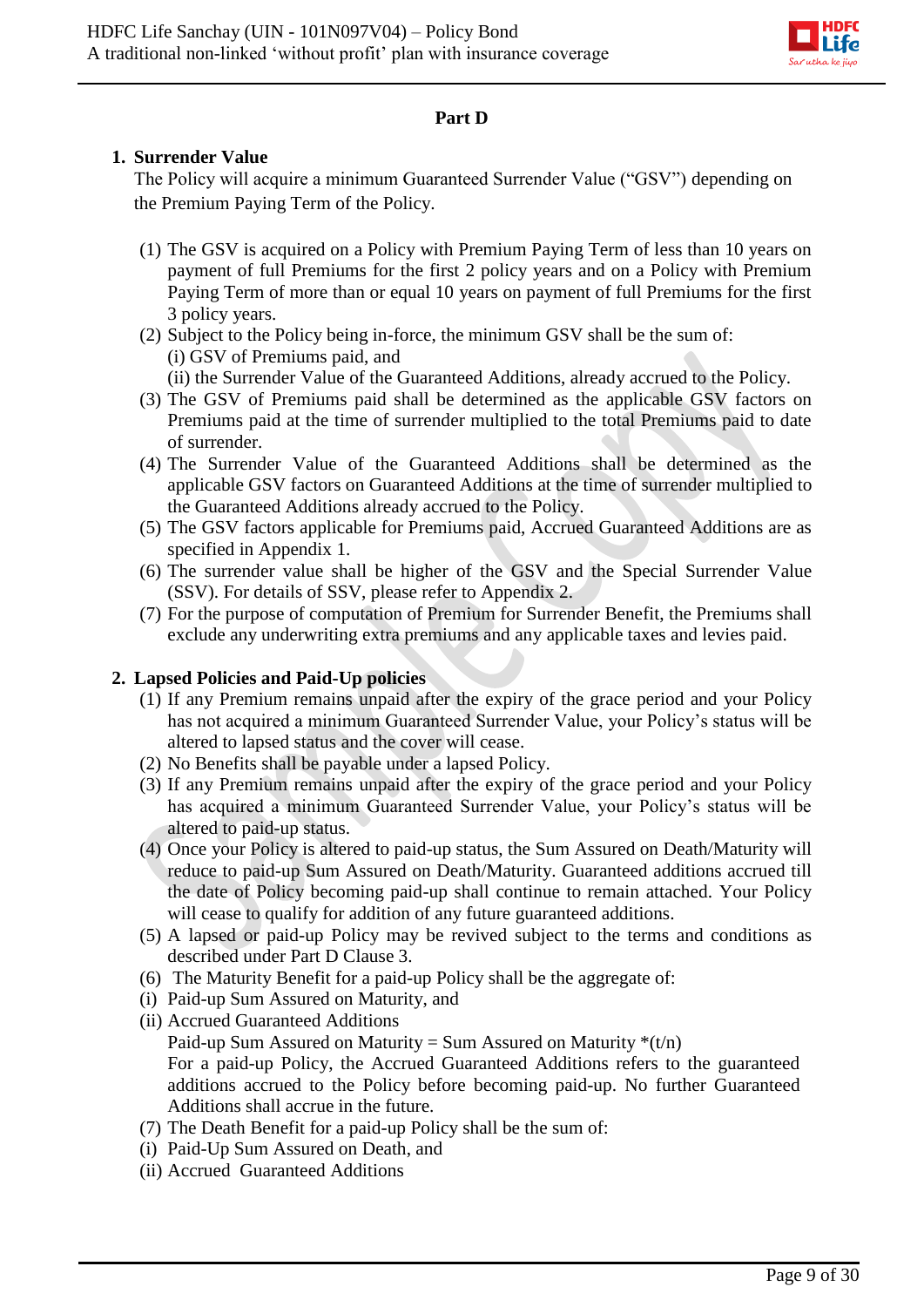

Paid-up Sum Assured on Death = Sum Assured on Death  $*(t/n)$ Where,

 $t =$  Premiums paid till the date of the Policy becoming paid-up

 $n =$  total Premiums payable under the Policy

For a paid-up Policy, the Accrued Guaranteed Additions refers to the guaranteed additions accrued to the Policy before becoming paid-up. No further Guaranteed Additions shall accrue in the future.

(8) For the purpose of computation of Death Benefit, the Premiums shall exclude any underwriting extra Premiums, any loadings for modal Premiums and any applicable taxes and levies paid.

## **3. Revival of the Policy**

If your Policy has been paid-up or lapsed, it would be revived subject to the IRDAI (Non-Linked Insurance Products) Regulations, 2013 as amended from time to time, the Board approved underwriting policy and the terms and conditions that we may specify from time to time. Currently, the application for the revival should be made within two years from the due date of the first unpaid Premium and before the expiry of the Policy Term. The revival will be subject to satisfactory evidence of continued insurability of the Life Assured and payment of outstanding Premiums with interest and a revival fee of Rs 250. The current rate of interest is 10.5% p.a. Any change in the revival interest rates will be in accordance with the following formula: 10-year benchmark<sup>1</sup> G-Sec Yield  $+ 2\%$ , at the time of the review.

The revival interest rate will be reviewed every year, and if it is decided to change the rate, it will be as per the formula stated above. During revival the Company may offer reduced interest rates and/or waiver of revival fees, subject to the rules of the special revival campaign. Once the Policy is revived, you are entitled to receive all contractual Benefits.

## **4. Alterations**

No alterations are permissible under the Policy except change in Frequency of Premium Payment. Alteration in the Frequency of Premium Payment may lead to a change in the Premium.

## **5. Loans**

Once a Policy has acquired a Surrender Value, loans will be permitted on this product to the Policyholder against the security of the Surrender Value of the Policy, subject to such terms and conditions as the Company may specify from time to time. The rate of interest payable on such loan amount shall be as prescribed by the Company at the time of granting the loan.

## **6. Free Look Cancellation**

In case the Policyholder is not agreeable to any of the provisions stated in the Policy, the Policyholder has an option to return the Policy to the Company stating the reasons thereof, within 15 days from the date of receipt of the Policy. If the Policy has been purchased through Distance Marketing mode, this period will be 30 days. On receipt

**<sup>.</sup>** <sup>1</sup> Source: RBI Negotiated Dealing System-Order Matching segment (NDS-OM).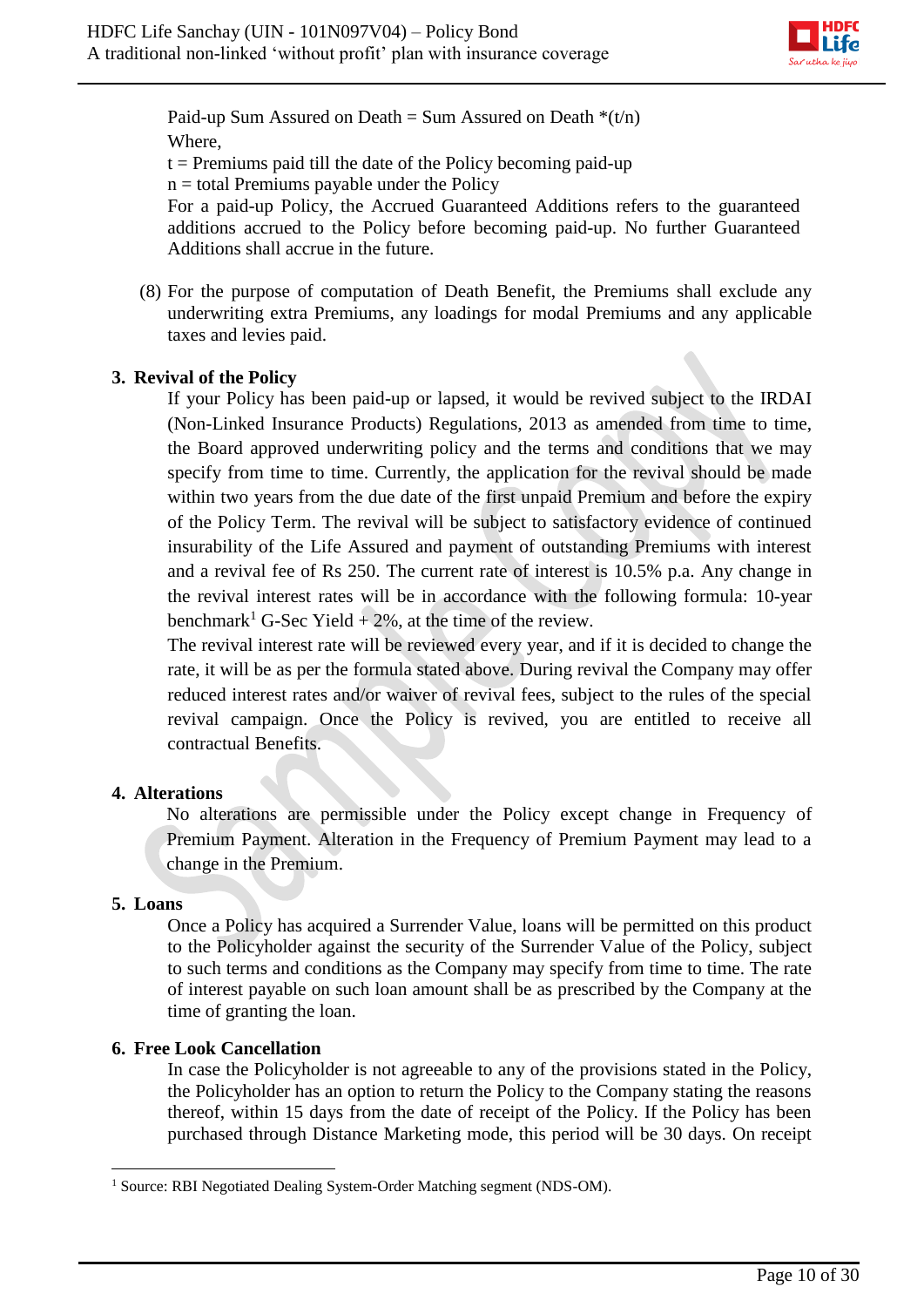

of the Policyholder's letter along with the original Policy document, the Company shall arrange to refund the Premium paid, subject to deduction of the proportionate risk Premium for the period on cover and the expenses incurred by the Company for medical examination (if any) and stamp duty (if any). A Policy once returned shall not be revived, reinstated or restored at any point of time and a new proposal will have to be made for a new Policy.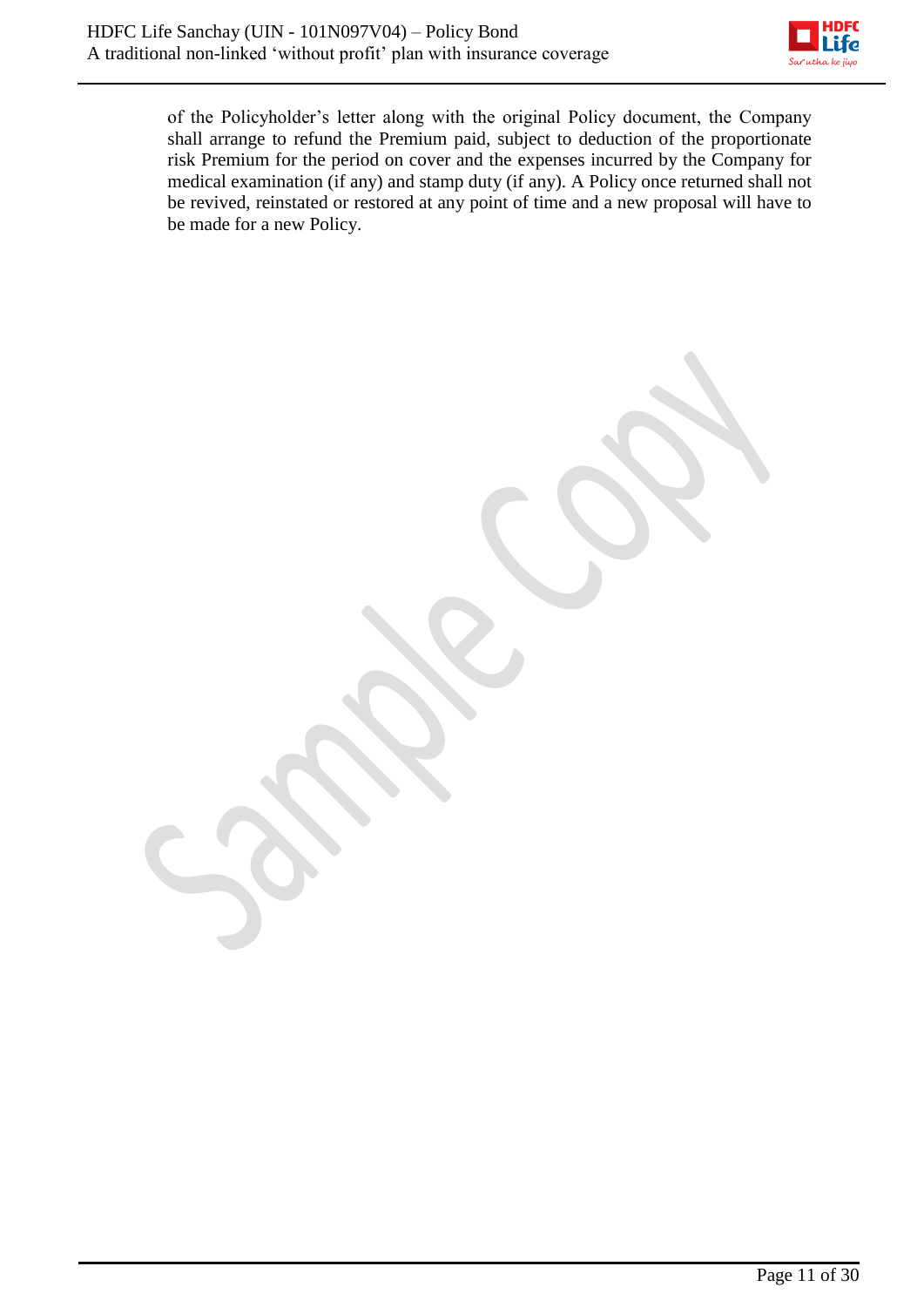

### **Part E**

## **1. Additional Servicing Charges**

Any additional servicing request initiated by the Policyholder will attract a charge of Rs. 250 per request. Any change in this charge is subject to prior approval from IRDAI. The list of additional services eligible under this product is given below. Any administrative servicing that we may introduce at a later date would be included to this list:

i.Cheque bounce/cancellation of cheque.

ii.Request for duplicate documents such as duplicate policy document. iii.Failure of ECS/SI due to an error at Policyholder's end.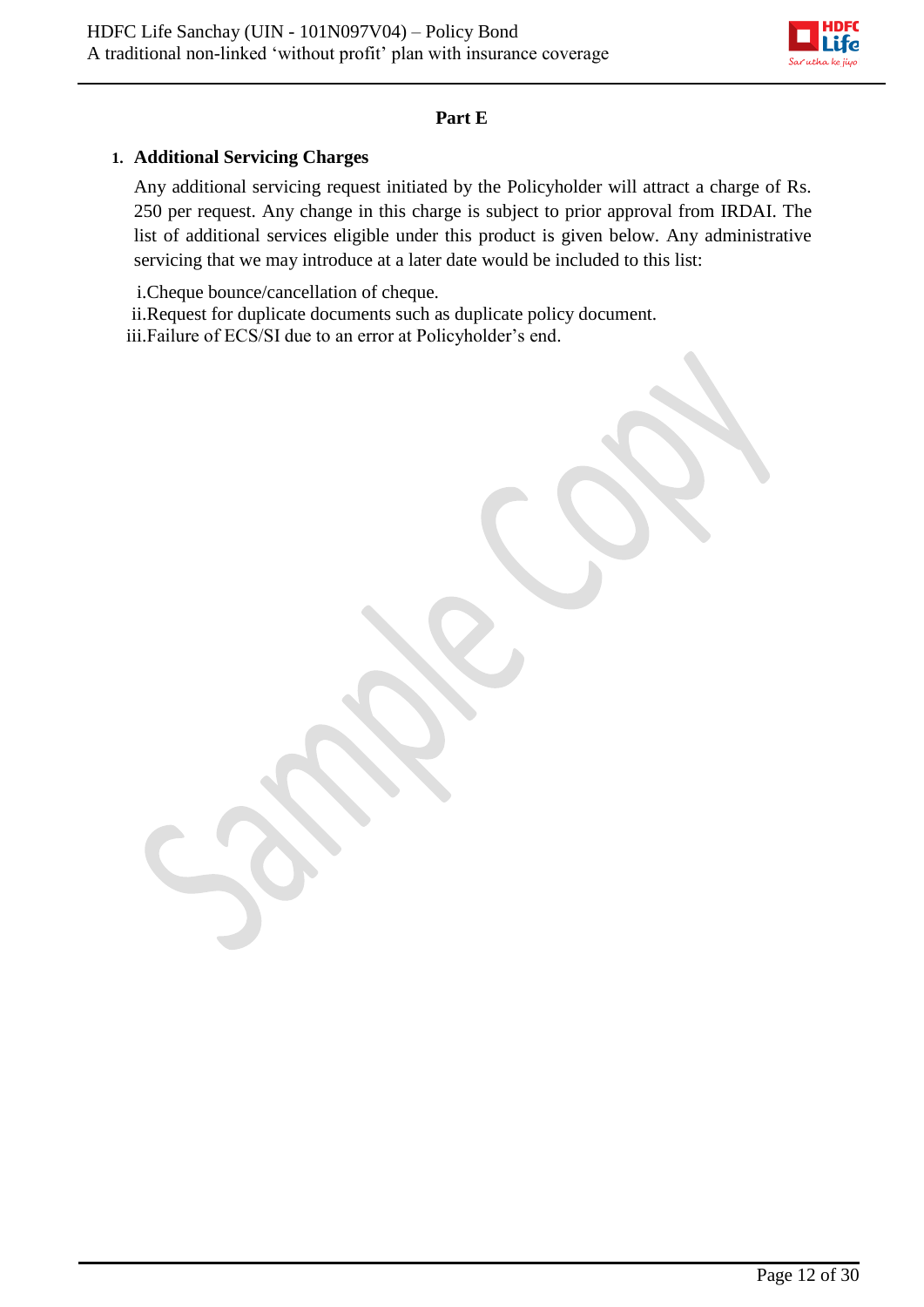

## **Part F**

### **(General Terms & Conditions)**

### **1. Guaranteed Additions**

- (1) Subject to Premiums being paid as and when due under the Policy, the Policyholder shall receive at maturity or death whichever is earlier, Guaranteed Additions accrued at the end of every Policy year throughout the Policy Term. In case of surrender, the surrender value of Guaranteed Additions will be payable.
- (2) The annual Guaranteed Addition shall accrue at a simple rate of:
	- (i) 8% of the Sum Assured on Maturity for Policy Term less than 20 years,
	- (ii) 9% of the Sum Assured on Maturity for Policy Term greater than or equal to 20 years.

## **2. Exclusions**

(1) Suicide claim provisions

In case of death of Life Assured due to suicide within 12 months from the Date of Risk Commencement of the Policy, the Death Benefit shall be equal to 80% of the Premiums paid provided the Policy is in-force. In case of death of Life Assured due to suicide within 12 months from the date of Revival of Policy, the Death Benefit payable shall be equal to an amount which is higher of 80% of the Premiums paid till the date of death or Surrender Value as available on the date of death.

#### **3. Age Admitted**

The Company has calculated the Premiums under the Policy on the basis of the age of the Life Assured as declared in the Proposal. In case you have not provided proof of age of the Life Assured with the Proposal, you will be required to furnish such proof of age of the Life Assured as is acceptable to us and have the age admitted. In the event the age so admitted ("Correct Age") during the Policy Term is found to be different from the age declared in the Proposal, without prejudice to our rights and remedies including those under the Insurance Act, 1938 as amended from time to time, we shall take one of the following actions:

i) If eligible, and if the Correct Age is found to be higher, the benefit payable under this Policy, Rider, if any, shall be after deduction of such difference of Premium (i.e difference in Premium paid based on age declared in the Proposal and Premium based on the Correct Age) along with interest thereon. In such cases, before calculating the amount of benefit payable, the Policy shall be subject to re-underwriting and the Sum Assured shall be subject to eligibility as per underwriting norms and the Premium to be deducted shall be calculated proportionately on such Sum Assured payable. If the Correct Age is found to be lower, excess Premiums without any interest shall be refunded.

ii) If ineligible for the Policy basis the Correct Age, the Policy shall be void-ab-initio and the total Premiums paid shall be refunded without interest after deducting all applicable charges like medical (if any), Stamp Duty (if any), risk etc.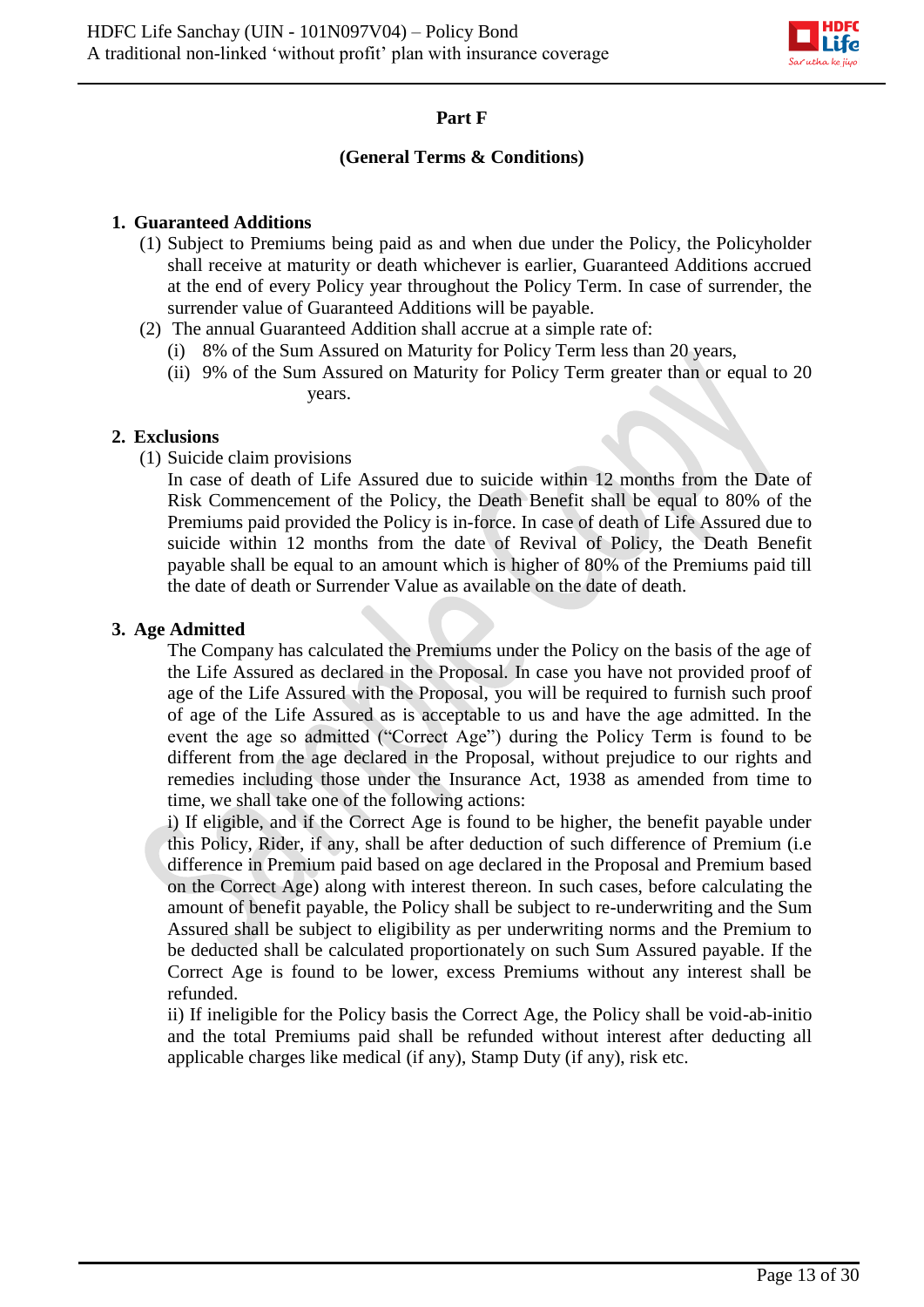

## **4. Claim Procedure**

- (1) *Maturity Benefit* The Maturity Benefit will be paid if and only if
	- (i) The Policy has matured and the Life Assured is alive on the Maturity Date,
	- (ii) No claim has been made on the Policy, except any survival benefit, if any,
	- (iii)The Policy has not been discontinued or surrendered or cancelled or terminated; and
	- (iv)All relevant documents including the original Policy document in support of your claim have been provided to the Company.
	- (2) *Death Benefit -* The Death Benefit will be paid if and only if
	- (i) The death of the Life Assured has occurred before the Maturity Date,
	- (ii) The standard Policy provisions specified in Part F Clause 2 (Exclusions) and Clause 8(Incorrect Information and Non Disclosure) are not attracted,
	- (iii) The Policy has not been discontinued or surrendered or cancelled or terminated; and
	- (iv) All relevant documents in support of the claim have been provided to the Company. These would normally include the following:

Basic documentation for all claims:

- a. Completed claim form, (including NEFT details and bank account proof as specified in the claim form);
- b. Original Policy;
- c. Original or copy Death Certificate issued by Municipal Authority/ Gram Panchayat / Tehsildar (attested by issuing authority);
- d. Original or copy of certificate of doctor certifying death (attested by issuing authority); and
- e. Claimant's identity and residence proof.

Additional records (if death is due to natural causes):

a. Original or copy of past and current medical records (Indoor case paper, admission notes, discharge summary) attested by Hospital authorities.

Additional records (if death is due to un-natural causes):

- a. Original or copy of First Information Report, Police Panchnama report attested by Police authorities; and
- b. Original or copy of Postmortem report attested by Hospital authority.

Note:

- a. In case original documents are submitted, attestation on the document by authorities is not required.
- b. Depending on the circumstances of the death, further documents may be called for as we deem fit.
- (v) The claim is required to be intimated to us within a period of three years from the date of death. However, we may condone the delay in claim intimation, if any, where the delay is proved to be for reasons beyond the control of the claimant.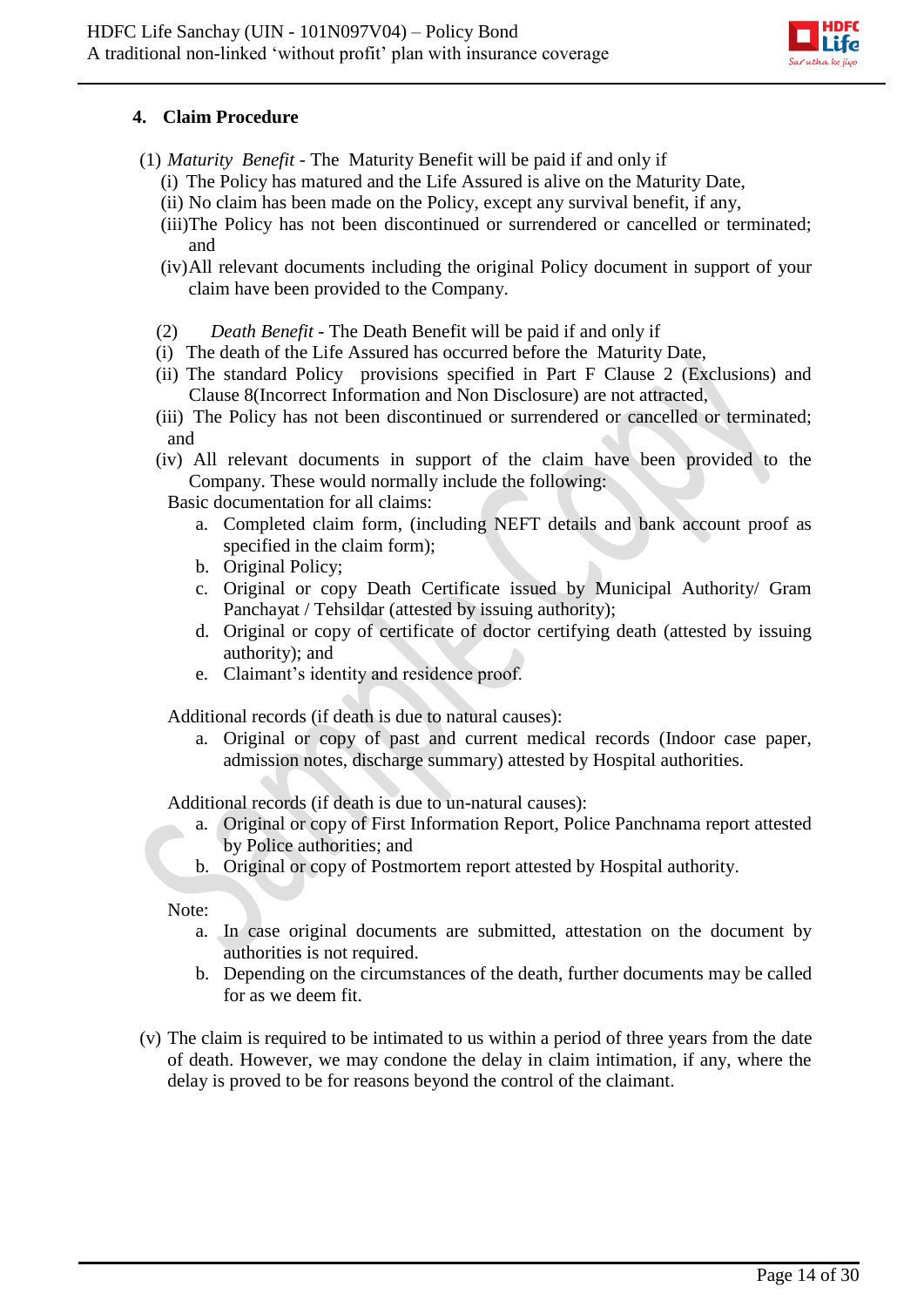

#### **5. Assignment or Transfer**

The Policyholder can assign or transfer of a Policy in accordance with Section 38 of the Insurance Act, 1938 as amended from time to time. Simplified version of the provisions of Section 38 is enclosed in Annexure I for reference.

#### **6. Nomination**

The Policyholder can nominate a person/ persons in accordance with Section 39 of the Insurance Act, 1938 as amended from time to time. Simplified version of the provisions of Section 39 is enclosed in Annexure II for reference.

#### **7. Issuance of Duplicate Policy**

The Policyholder can request for a duplicate copy of the Policy at HDFC Life offices or through Certified Financial Consultant (Insurance Agent) who advised you while taking this Policy. While making an application for duplicate Policy the Policyholder is required to submit a notarized original indemnity bond on stamp paper. Additional charges may be applicable for issuance of the duplicate Policy.

### **8. Incorrect Information and Non-Disclosure**

Fraud, misrepresentation and forfeiture would be dealt with in accordance with provisions of Section 45 of the Insurance Act 1938 as amended from time to time. Simplified version of the provisions of Section 45 is enclosed in Annexure III for reference.

### **9. Policy on the life of a Minor**

Where the Policy has been taken for the benefit of the Life Assured who is a minor, the Policy shall automatically vest to the Life Assured on his attaining majority.

#### **10. Taxes**

(1) Indirect Taxes

Taxes and levies shall be levied as applicable. Any taxes and levies becoming applicable in future may become payable by you by any method including by levy of an additional monetary amount in addition to premium and or charges.

(2) Direct Taxes

Tax, if any will be deducted at the applicable rate from the payments made under the Policy, as per the provisions of the Income Tax Act, 1961 as amended from time to time.

#### **11. Modification, Amendment, Re-enactment of or to the Insurance laws and rules, regulations, guidelines, clarifications, circulars etc. thereunder**

- (1) This Policy is subject to
	- (i) The Insurance Act 1938, as amended from time to time,
	- (ii) Amendments, modifications (including re-enactment) as may be made from time to time, and
	- (iii)Other such relevant Regulations, Rules, Laws, Guidelines, Circulars, Enactments etc as may be introduced thereunder from time to time.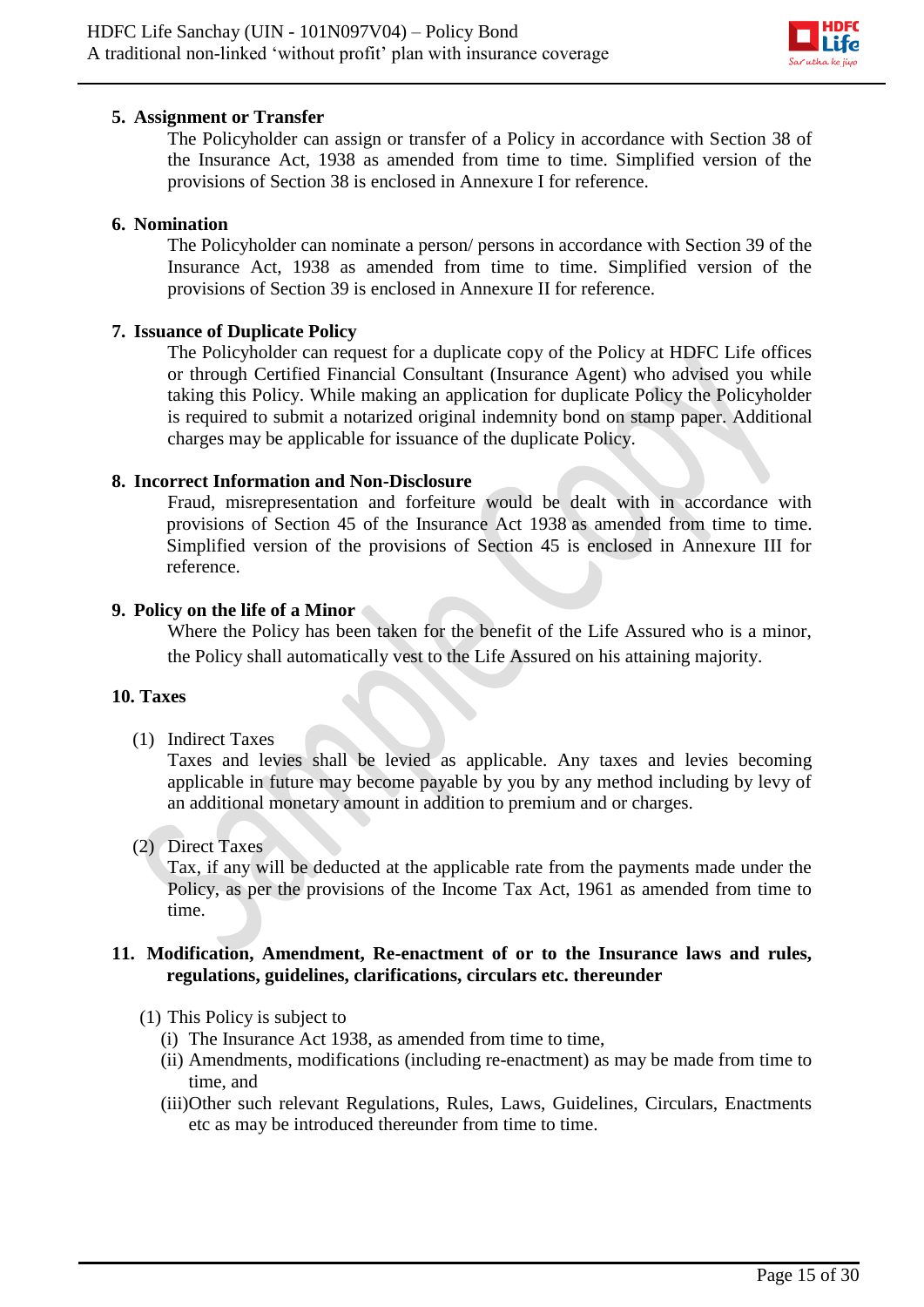

- (2) We reserve the right to change any of these Policy Provisions / terms and conditions in accordance with changes in applicable Regulations or Laws, and where required, with IRDAI's approval.
- (3) We are required to obtain prior approval from the IRDAI before making any material changes to these provisions, except for changes of regulatory / statutory nature.
- (4) We reserve the right to require submission by you of such documents and proof at all life stages of the Policy as may be necessary to meet the requirements under Antimoney Laundering/Know Your Customer norms and as may be laid down by IRDAI and other regulators from time to time.

#### **12. Jurisdiction:**

This Policy shall be governed by the laws of India and the Indian Courts shall have jurisdiction to settle any disputes arising under the Policy.

### **13. Notices**

Any notice, direction or instruction given to us, under the Policy, shall be in writing and delivered by hand, post, facsimile or from registered electronic mail ID to:

HDFC Standard Life Insurance Company Limited, 11<sup>th</sup> Floor, Lodha Excelus, Apollo Mills Compound, N.M. Joshi Marg, Mahalaxmi, Mumbai - 400011.

Registered Office: Lodha Excelus, 13th Floor, Apollo Mills Compound, N.M. Joshi Marg, Mahalaxmi, Mumbai - 400011.

E-mail: service@hdfclife.com

Or such other address as may be informed by us.

Similarly, any notice, direction or instruction to be given by us, under the Policy, shall be in writing and delivered by hand, post, courier, facsimile or registered electronic mail ID to the updated address in the records of the Company.

You are requested to communicate any change in address, to the Company supported by the required address proofs to enable the Company to carry out the change of address in its systems. The onus of intimation of change of address lies with the Policyholder. An updated contact detail of the Policyholder will ensure that correspondences from the Company are correctly addressed to the Policyholder at the latest updated address.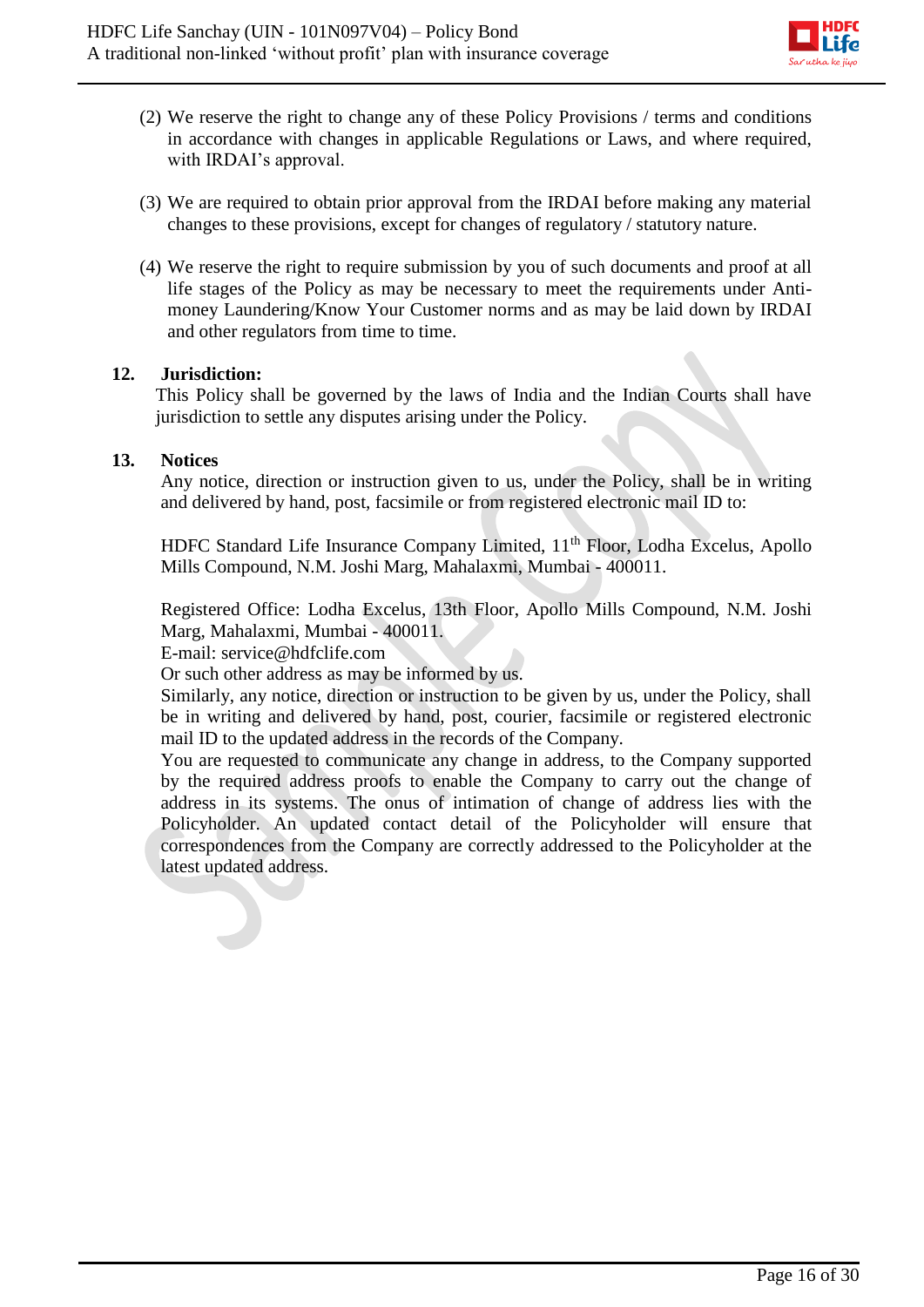

## **Appendix 1: Guaranteed Surrender Value Factors**

#### **Guaranteed Surrender Value Factors as percentage of Premiums paid**

**Policy Year Policy Term 16 17 18 19 20 21 22 23 24 25** 30.0% 30.0% 30.0% 30.0% 30.0% 30.0% 30.0% 30.0% 30.0% 30.0% 30.0% 30.0% 30.0% 30.0% 30.0% 30.0% 30.0% 30.0% 30.0% 30.0% 30.0% 30.0% 50.0% 50.0% 50.0% 50.0% 50.0% 50.0% 50.0% 50.0% 50.0% 50.0% 50.0% 50.0% 50.0% 50.0% 50.0% 50.0% 50.0% 50.0% 50.0% 50.0% 50.0% 50.0% 50.0% 50.0% 50.0% 50.0% 50.0% 50.0% 50.0% 50.0% 50.0% 50.0% 50.0% 50.0% 50.0% 50.0% 50.0% 50.0% 50.0% 50.0% 50.0% 50.0% 50.0% 50.0% 55.7% 55.0% 54.4% 54.0% 53.6% 53.3% 53.1% 52.9% 52.7% 52.5% 52.4% 61.4% 60.0% 58.9% 58.0% 57.3% 56.7% 56.2% 55.7% 55.3% 55.0% 54.7% 67.1% 65.0% 63.3% 62.0% 60.9% 60.0% 59.2% 58.6% 58.0% 57.5% 57.1% 72.9% 70.0% 67.8% 66.0% 64.5% 63.3% 62.3% 61.4% 60.7% 60.0% 59.4% 78.6% 75.0% 72.2% 70.0% 68.2% 66.7% 65.4% 64.3% 63.3% 62.5% 61.8% 84.3% 80.0% 76.7% 74.0% 71.8% 70.0% 68.5% 67.1% 66.0% 65.0% 64.1%  $\vert$  90.0%  $\vert$  85.0%  $\vert$  81.1%  $\vert$  78.0%  $\vert$  75.5%  $\vert$  73.3%  $\vert$  71.5%  $\vert$  70.0%  $\vert$  68.7%  $\vert$  67.5%  $\vert$  66.5% 90.0% 90.0% 85.6% 82.0% 79.1% 76.7% 74.6% 72.9% 71.3% 70.0% 68.8% 90.0% 90.0% 86.0% 82.7% 80.0% 77.7% 75.7% 74.0% 72.5% 71.2% **17** 90.0%  $\begin{bmatrix} 90.0\% & 90.0\% & 86.4\% & 83.3\% & 80.8\% & 76.6\% & 76.7\% & 75.0\% & 73.5\% \end{bmatrix}$  90.0% 90.0% 86.7% 83.8% 81.4% 79.3% 77.5% 75.9% **19 19 19 19 19 190.0% 86.9% 86.9% 84.3% 82.0% 80.0% 78.2%**  90.0% 87.1% 84.7% 82.5% 80.6% 90.0% 87.3% 85.0% 82.9% 90.0% 87.5% 85.3% 90.0% 87.6% 90.0% 90.0% 90.0% 90.0% 90.0% 90.0% 90.0% 90.0% 90.0% 90.0% 90.0% 90.0% 90.0% 90.0% 90.0% 90.0% 90.0% 90.0 90.0%

Note: This would only be payable once the policy has acquired a guaranteed surrender value.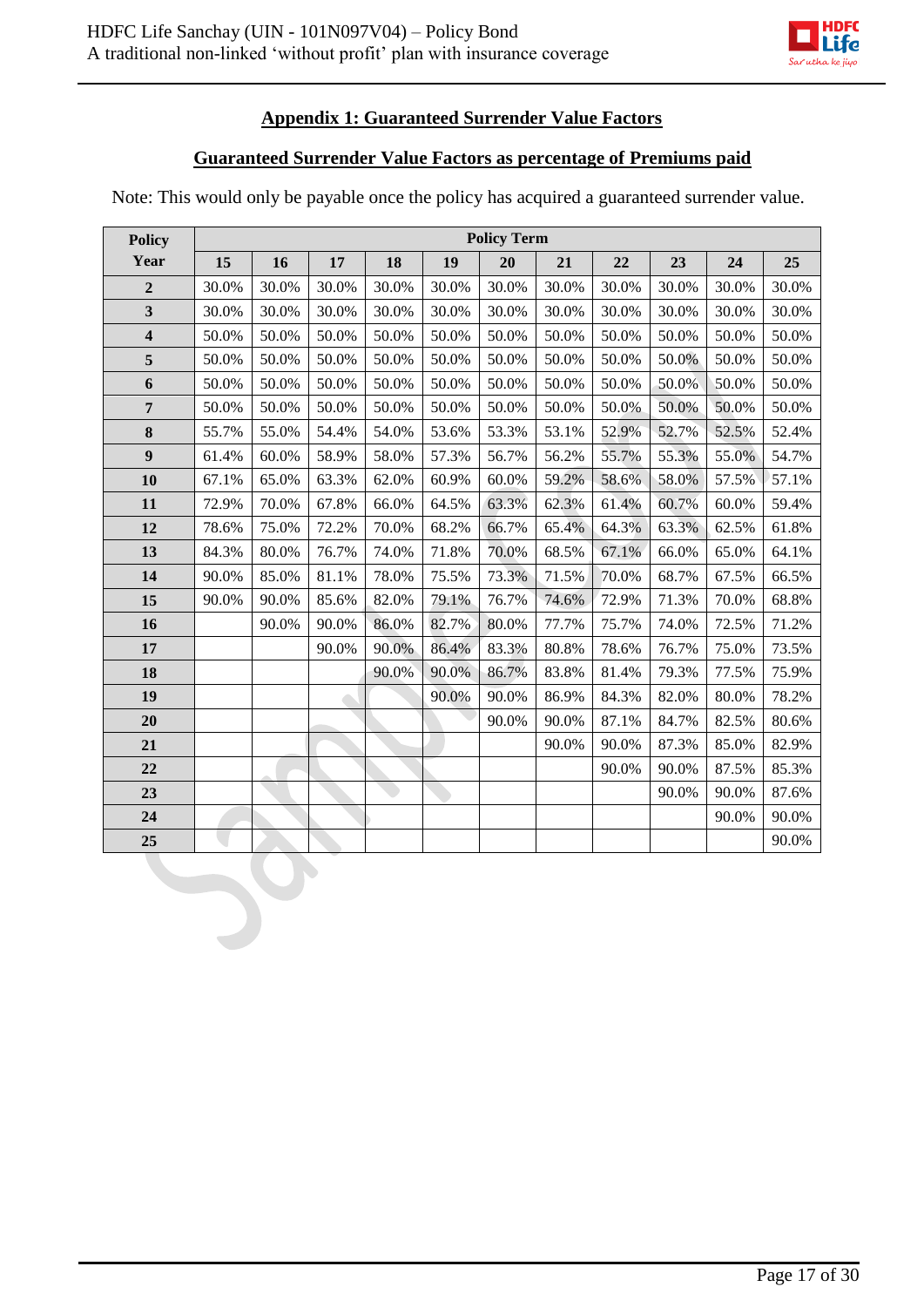$\sim$ 



## **Guaranteed Surrender Value (GSV) Factors as percentage of accrued Guaranteed Additions**

| <b>Policy</b>           |       | <b>Policy Term</b> |       |        |                               |       |       |       |       |       |       |
|-------------------------|-------|--------------------|-------|--------|-------------------------------|-------|-------|-------|-------|-------|-------|
| Year                    | 15    | 16                 | 17    | 18     | 19                            | 20    | 21    | 22    | 23    | 24    | 25    |
| $\overline{2}$          | 4.9%  | 4.2%               | 3.7%  | 3.2%   | 2.8%                          | 2.4%  | 2.1%  | 1.8%  | 1.6%  | 1.4%  | 1.2%  |
| $\overline{\mathbf{3}}$ | 5.6%  | 4.9%               | 4.2%  | 3.7%   | 3.2%                          | 2.8%  | 2.4%  | 2.1%  | 1.8%  | 1.6%  | 1.4%  |
| $\overline{\mathbf{4}}$ | 6.4%  | 5.6%               | 4.9%  | 4.2%   | 3.7%                          | 3.2%  | 2.8%  | 2.4%  | 2.1%  | 1.8%  | 1.6%  |
| 5                       | 7.4%  | 6.4%               | 5.6%  | 4.9%   | 4.2%                          | 3.7%  | 3.2%  | 2.8%  | 2.4%  | 2.1%  | 1.8%  |
| 6                       | 8.5%  | 7.4%               | 6.4%  | 5.6%   | 4.9%                          | 4.2%  | 3.7%  | 3.2%  | 2.8%  | 2.4%  | 2.1%  |
| $\overline{7}$          | 9.8%  | 8.5%               | 7.4%  | 6.4%   | 5.6%                          | 4.9%  | 4.2%  | 3.7%  | 3.2%  | 2.8%  | 2.4%  |
| 8                       | 11.3% | 9.8%               | 8.5%  | 7.4%   | 6.4%                          | 5.6%  | 4.9%  | 4.2%  | 3.7%  | 3.2%  | 2.8%  |
| $\boldsymbol{9}$        | 13.0% | 11.3%              | 9.8%  | 8.5%   | 7.4%                          | 6.4%  | 5.6%  | 4.9%  | 4.2%  | 3.7%  | 3.2%  |
| 10                      | 14.9% | 13.0%              | 11.3% | 9.8%   | 8.5%                          | 7.4%  | 6.4%  | 5.6%  | 4.9%  | 4.2%  | 3.7%  |
| 11                      | 17.2% | 14.9%              | 13.0% | 11.3%  | 9.8%                          | 8.5%  | 7.4%  | 6.4%  | 5.6%  | 4.9%  | 4.2%  |
| 12                      | 19.7% | 17.2%              | 14.9% | 13.0%  | 11.3%                         | 9.8%  | 8.5%  | 7.4%  | 6.4%  | 5.6%  | 4.9%  |
| 13                      | 22.7% | 19.7%              | 17.2% | 14.9%  | 13.0%                         | 11.3% | 9.8%  | 8.5%  | 7.4%  | 6.4%  | 5.6%  |
| 14                      | 26.1% | 22.7%              | 19.7% | 17.2%  | 14.9%                         | 13.0% | 11.3% | 9.8%  | 8.5%  | 7.4%  | 6.4%  |
| 15                      | 30.0% | 26.1%              | 22.7% | 19.7%  | 17.2%                         | 14.9% | 13.0% | 11.3% | 9.8%  | 8.5%  | 7.4%  |
| 16                      |       | 30.0%              | 26.1% | 22.7%  | 19.7%                         | 17.2% | 14.9% | 13.0% | 11.3% | 9.8%  | 8.5%  |
| 17                      |       |                    | 30.0% | 26.1%  | 22.7%                         | 19.7% | 17.2% | 14.9% | 13.0% | 11.3% | 9.8%  |
| 18                      |       |                    |       | 30.0%  | 26.1%                         | 22.7% | 19.7% | 17.2% | 14.9% | 13.0% | 11.3% |
| 19                      |       |                    |       |        | 30.0%                         | 26.1% | 22.7% | 19.7% | 17.2% | 14.9% | 13.0% |
| 20                      |       |                    |       |        |                               | 30.0% | 26.1% | 22.7% | 19.7% | 17.2% | 14.9% |
| 21                      |       |                    |       |        |                               |       | 30.0% | 26.1% | 22.7% | 19.7% | 17.2% |
| 22                      |       |                    |       |        |                               |       |       | 30.0% | 26.1% | 22.7% | 19.7% |
| 23                      |       |                    |       |        |                               |       |       |       | 30.0% | 26.1% | 22.7% |
| 24                      |       |                    |       | $\sim$ | $\langle \, \cdot \, \rangle$ |       |       |       |       | 30.0% | 26.1% |
| 25                      |       |                    |       |        |                               |       |       |       |       |       | 30.0% |

Note: This would only be payable once the policy has acquired a guaranteed surrender value.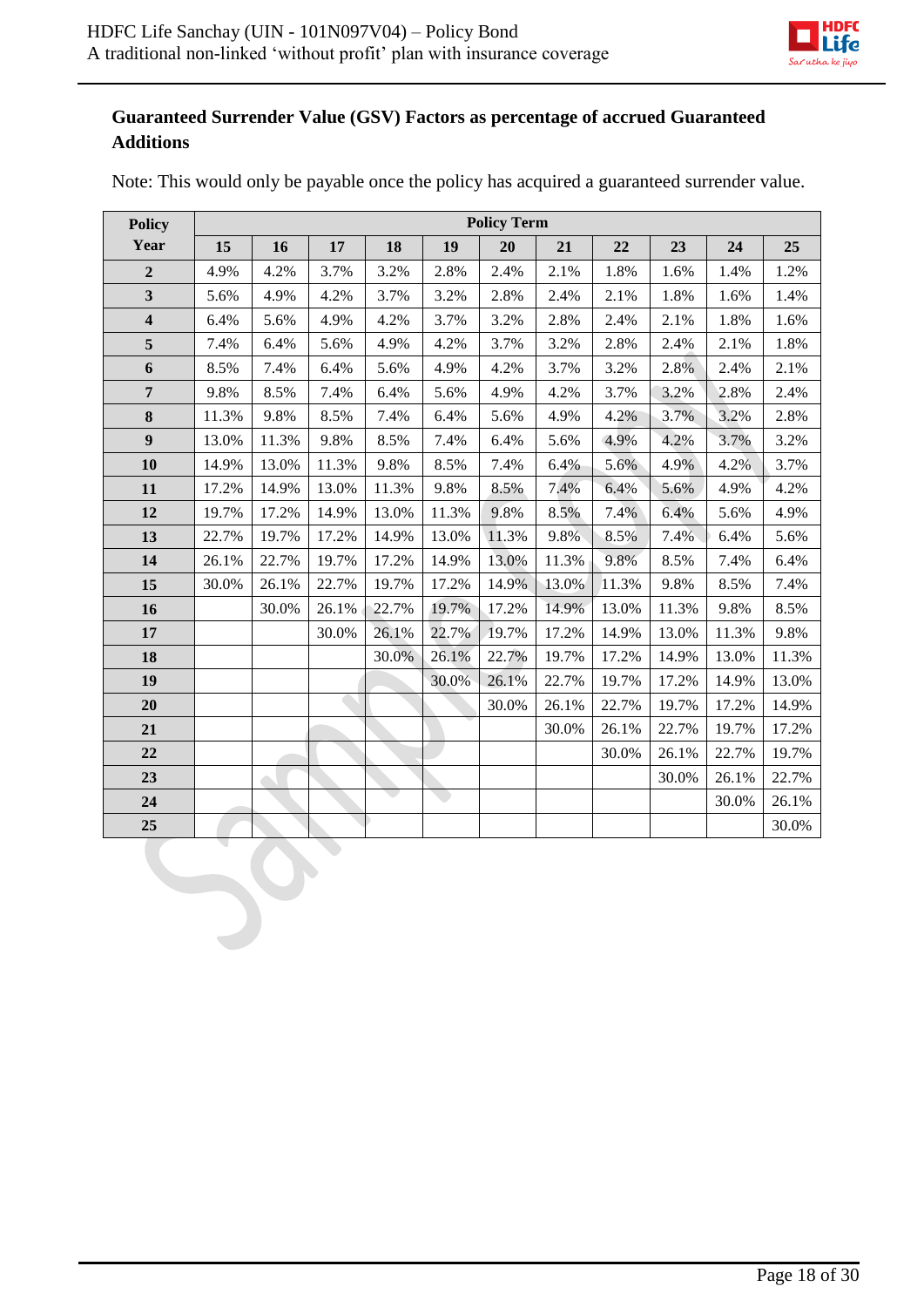| <b>Policy</b>           | <b>Policy Term</b> |        |        |        |        |        |        |        |        |        |        |
|-------------------------|--------------------|--------|--------|--------|--------|--------|--------|--------|--------|--------|--------|
| Year                    | 15                 | 16     | 17     | 18     | 19     | 20     | 21     | 22     | 23     | 24     | 25     |
| $\overline{2}$          | 32.62%             | 29.92% | 27.45% | 25.19% | 23.11% | 21.20% | 19.45% | 17.84% | 16.37% | 15.02% | 13.78% |
| $\mathbf{3}$            | 35.55%             | 32.62% | 29.92% | 27.45% | 25.19% | 23.11% | 21.20% | 19.45% | 17.84% | 16.37% | 15.02% |
| $\overline{\mathbf{4}}$ | 38.75%             | 35.55% | 32.62% | 29.92% | 27.45% | 25.19% | 23.11% | 21.20% | 19.45% | 17.84% | 16.37% |
| 5                       | 42.24%             | 38.75% | 35.55% | 32.62% | 29.92% | 27.45% | 25.19% | 23.11% | 21.20% | 19.45% | 17.84% |
| $\boldsymbol{6}$        | 46.04%             | 42.24% | 38.75% | 35.55% | 32.62% | 29.92% | 27.45% | 25.19% | 23.11% | 21.20% | 19.45% |
| $7\phantom{.0}$         | 50.19%             | 46.04% | 42.24% | 38.75% | 35.55% | 32.62% | 29.92% | 27.45% | 25.19% | 23.11% | 21.20% |
| 8                       | 54.70%             | 50.19% | 46.04% | 42.24% | 38.75% | 35.55% | 32.62% | 29.92% | 27.45% | 25.19% | 23.11% |
| $\boldsymbol{9}$        | 59.63%             | 54.70% | 50.19% | 46.04% | 42.24% | 38.75% | 35.55% | 32.62% | 29.92% | 27.45% | 25.19% |
| 10                      | 64.99%             | 59.63% | 54.70% | 50.19% | 46.04% | 42.24% | 38.75% | 35.55% | 32.62% | 29.92% | 27.45% |
| 11                      | 70.84%             | 64.99% | 59.63% | 54.70% | 50.19% | 46.04% | 42.24% | 38.75% | 35.55% | 32.62% | 29.92% |
| 12                      | 77.22%             | 70.84% | 64.99% | 59.63% | 54.70% | 50.19% | 46.04% | 42.24% | 38.75% | 35.55% | 32.62% |
| 13                      | 84.17%             | 77.22% | 70.84% | 64.99% | 59.63% | 54.70% | 50.19% | 46.04% | 42.24% | 38.75% | 35.55% |
| 14                      | 91.74%             | 84.17% | 77.22% | 70.84% | 64.99% | 59.63% | 54.70% | 50.19% | 46.04% | 42.24% | 38.75% |
| 15                      |                    | 91.74% | 84.17% | 77.22% | 70.84% | 64.99% | 59.63% | 54.70% | 50.19% | 46.04% | 42.24% |
| 16                      |                    |        | 91.74% | 84.17% | 77.22% | 70.84% | 64.99% | 59.63% | 54.70% | 50.19% | 46.04% |
| 17                      |                    |        |        | 91.74% | 84.17% | 77.22% | 70.84% | 64.99% | 59.63% | 54.70% | 50.19% |
| 18                      |                    |        |        |        | 91.74% | 84.17% | 77.22% | 70.84% | 64.99% | 59.63% | 54.70% |
| 19                      |                    |        |        |        |        | 91.74% | 84.17% | 77.22% | 70.84% | 64.99% | 59.63% |
| 20                      |                    |        |        |        |        |        | 91.74% | 84.17% | 77.22% | 70.84% | 64.99% |
| 21                      |                    |        |        |        |        |        |        | 91.74% | 84.17% | 77.22% | 70.84% |
| 22                      |                    |        |        |        |        |        |        |        | 91.74% | 84.17% | 77.22% |
| 23                      |                    |        |        |        |        |        |        |        |        | 91.74% | 84.17% |
| ${\bf 24}$              |                    |        |        |        |        |        |        |        |        |        | 91.74% |

## **Appendix 2: Special Surrender Value**

Note: This would only be payable once the policy has acquired a guaranteed surrender value.

For premium paying policies, the SSV shall be calculated as: Maturity Benefit times the ratio of the premiums paid to the premiums payable under the policy times the applicable SSV factor.

For paid-up policies, the SSV shall be calculated as: Maturity Benefit for the paid-up policy times the applicable SSV factor.

Depending on prevailing market conditions in the future, the factors may be updated.

Any change in the SSV factors shall be subject to prior approval of IRDAI.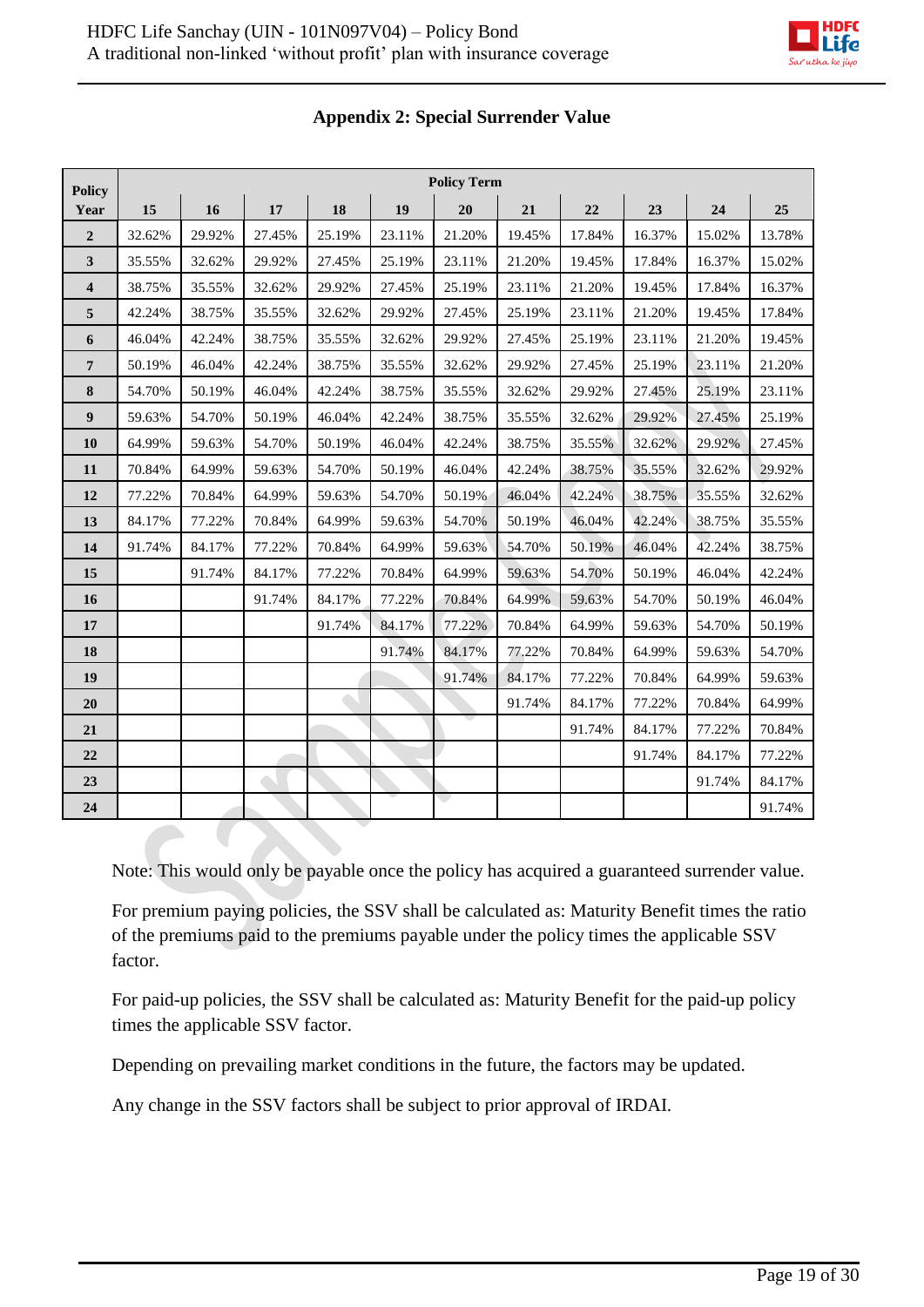

## **Part G**

### **(Grievance Redress Mechanism)**

### 1. **Complaint Resolution Process**

(i) The customer can contact us on the below mentioned address in case of any complaint/ grievance:

Grievance Redressal Officer HDFC Standard Life Insurance Company Limited 11th Floor, Lodha Excelus, Apollo Mills Compound, N. M. Joshi Marg, Mahalaxmi, Mumbai, Maharashtra - 400011 Helpline number: 18602679999 (Local charges apply) E-mail: service@hdfclife.com

- (ii) All grievances (Service and sales) received by the Company will be responded to within the prescribed regulatory Turn Around Time (TAT) of 14 days.
- (iii)Written request or email from the registered email id is mandatory.
- (iv) If required, we will investigate the complaints by taking inputs from the customer over the telephone or through personal meetings.
- (v) We will issue an acknowledgement letter to the customer within 3 working days of the receipt of complaint.
- (vi)The acknowledgement that is sent to the customer has the details of the complaint number, the Policy number and the Grievance Redressal Officer's name who will be handling the complaint of the customer.
- (vii) If the customer's complaint is addressed within 3 days, the resolution communication will also act as the acknowledgment of the complaint.
- (viii) The final letter of resolution will offer redressal or rejection of the complaint along with the reason for doing the same.
- (ix)In case the customer is not satisfied with the decision sent to him or her, he or she may contact our Grievance Redressal Officer within 8 weeks of the receipt of the communication at any of the touch points mentioned in the document, failing which, we will consider the complaint to be satisfactorily resolved.
- (x) The following is the escalation matrix in case there is no response within the prescribed timelines or if you are not satisfied with the response. The number of days specified in the below- mentioned escalation matrix will be applicable from the date of escalation.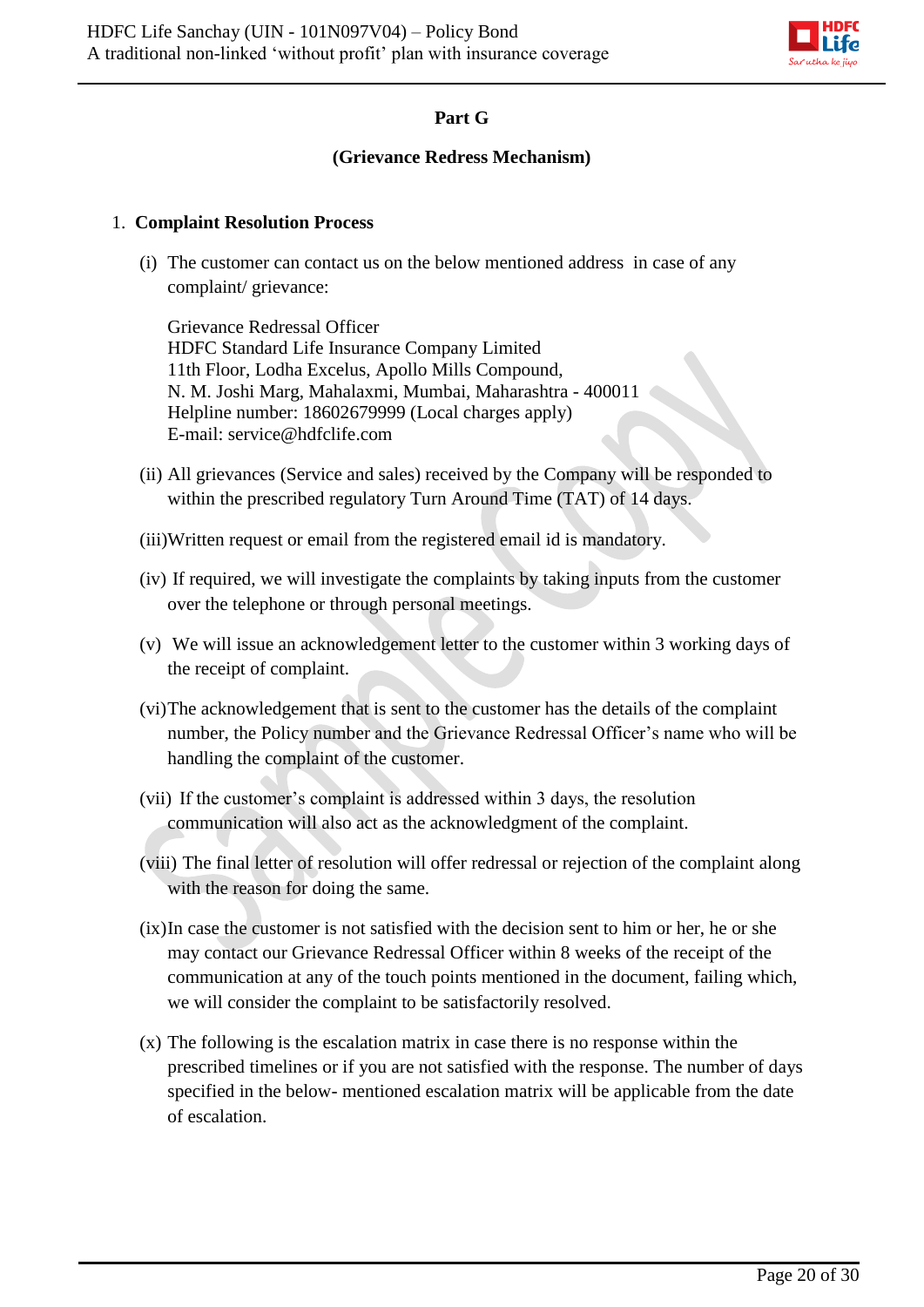

| <b>Level</b>          | <b>Designation</b>                         | <b>Response Time</b> |
|-----------------------|--------------------------------------------|----------------------|
| 1st Level             | Sr. Manager - Customer Relations           | 10 working days      |
| 2nd Level (for        | <b>Vice President - Customer Relations</b> | 10 working days      |
| response not received |                                            |                      |
| from Level 1)         |                                            |                      |
| Final Level (for      | Sr. Vice President and Head                | 3 working days       |
| response not received | Customer Relations & Principal             |                      |
| from Level 2)         | Grievance Redressal Officer                |                      |

You are requested to follow the aforementioned matrix to receive satisfactory response from us.

- (xi) If you are not satisfied with the response or do not receive a response from us within 14 days, you may approach the Grievance Cell of the Insurance Regulatory and Development Authority of India (IRDAI) on the following contact details:
	- IRDAI Grievance Call Centre (IGCC) TOLL FREE NO:155255
	- $\bullet$  Email ID: complaints@irda.gov.in
	- Online- You can register your complaint online at http://www.igms.irda.gov.in/
	- Address for communication for complaints by fax/paper: Consumer Affairs Department Insurance Regulatory and Development Authority of India 9th floor, United India Towers, Basheerbagh Hyderabad – 500 029, Telangana State (India) Fax No: 91- 40 – 6678 9768

2. In the event you are dissatisfied with the response provided by us, you may approach the Insurance Ombudsman in your region. The contact details of the Insurance Ombudsman are provided below.

| Office of the       | <b>Contact Details</b>                     | <b>Areas of</b>     |
|---------------------|--------------------------------------------|---------------------|
| Ombudsman           |                                            | <b>Jurisdiction</b> |
| <b>AHMEDABAD</b>    | Office of the Insurance Ombudsman,         | Gujarat, Dadra &    |
|                     | 2nd Floor, Ambica House,                   | Nagar Haveli,       |
|                     | Nr. C.U. Shah College, Ashram Road,        | Daman and Diu       |
|                     | AHMEDABAD-380014.                          |                     |
|                     | Tel.:- 079-27545441/27546139 Fax: 079-     |                     |
|                     | 27546142                                   |                     |
|                     | Email: bimalokpal.ahmedabad@gbic.co.in     |                     |
| <b>BHOPAL</b>       | Office of the Insurance Ombudsman,         | Madhya Pradesh &    |
|                     | 2nd Floor, Janak Vihar Complex,            | Chhattisgarh        |
|                     | 6, Malviya Nagar, Opp. Airtel, Near New    |                     |
|                     | Market,                                    |                     |
|                     | BHOPAL(M.P.)-462 003.                      |                     |
|                     | Tel.:- 0755-2769201/9202 Fax: 0755-2769203 |                     |
|                     | Email: bimalokpal.bhopal@gbic.co.in        |                     |
| <b>BHUBANESHWAR</b> | Office of the Insurance Ombudsman,         | Orissa              |

## **2. Details and addresses of Insurance Ombudsman**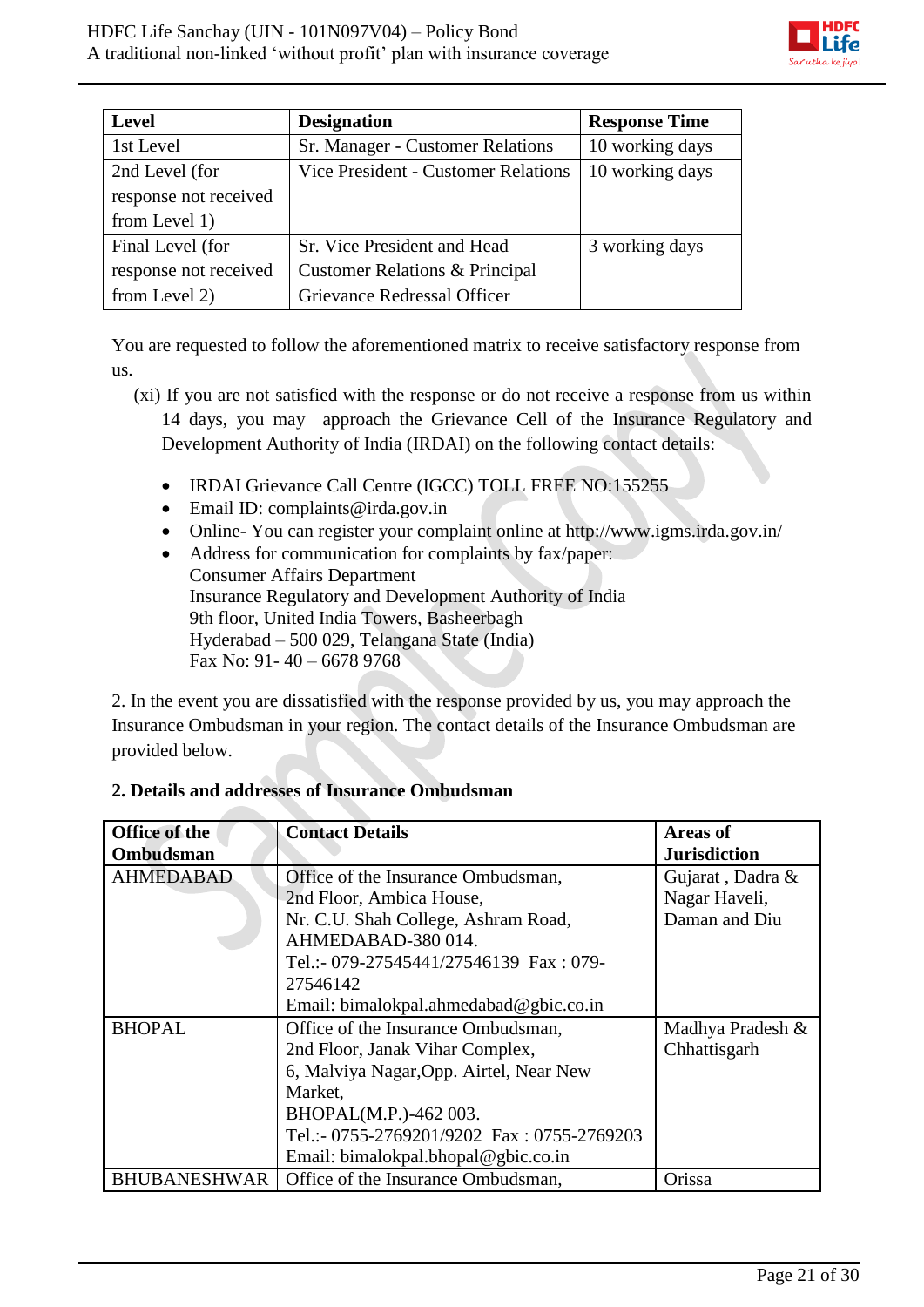

| <b>BENGALURU</b>  | 62, Forest Park,<br>BHUBANESHWAR-751 009.<br>Tel.:- 0674-2596455/2596003 Fax: 0674-<br>2596429<br>Email: bimalokpal.bhubaneswar@gbic.co.in<br>Office of the Insurance Ombudsman,<br>24th Main Road, Jeevan Soudha Bldg.                       | Karnataka                                                                                  |
|-------------------|-----------------------------------------------------------------------------------------------------------------------------------------------------------------------------------------------------------------------------------------------|--------------------------------------------------------------------------------------------|
|                   | JP Nagar, 1st Phase,<br>Bengaluru $-560025$ .<br>Tel No: 080-22222049/22222048<br>Email: bimalokpal.bengaluru @gbic.co.in                                                                                                                     |                                                                                            |
| <b>CHANDIGARH</b> | Office of the Insurance Ombudsman,<br>S.C.O. No.101-103,2nd Floor,<br>Batra Building, Sector 17-D,<br>CHANDIGARH-160 017.<br>Tel.:- 0172-2706468/2705861 Fax: 0172-<br>2708274<br>Email: bimalokpal.chandigarh@gbic.co.in                     | Punjab, Haryana,<br>Himachal Pradesh,<br>Jammu & Kashmir<br>, Chandigarh                   |
| <b>CHENNAI</b>    | Office of the Insurance Ombudsman,<br>Fathima Akhtar Court,<br>4th Floor, 453 (old 312),<br>Anna Salai, Teynampet,<br><b>CHENNAI-600 018.</b><br>Tel.:- 044-24333668 /24335284  Fax: 044-<br>24333664<br>Email: bimalokpal.chennai@gbic.co.in | Tamil Nadu,<br>Pondicherry Town<br>and Karaikal<br>(which are part of<br>Pondicherry)      |
| <b>NEW DELHI</b>  | Office of the Insurance Ombudsman,<br>2/2 A, Universal Insurance Bldg.,<br>Asaf Ali Road,<br><b>NEW DELHI-110 002.</b><br>Tel.:- 011-23237539/23232481   Fax: 011-<br>23230858<br>Email: bimalokpal.delhi@gbic.co.in                          | Delhi                                                                                      |
| <b>GUWAHATI</b>   | Office of the Insurance Ombudsman,<br>"Jeevan Nivesh", 5th Floor,<br>Near Panbazar Overbridge, S.S. Road,<br>GUWAHATI-781 001 (ASSAM).<br>Tel.:- 0361-2132204/5  Fax: 0361-2732937<br>Email: bimalokpal.guwahati@gbic.co.in                   | Assam,<br>Meghalaya,<br>Manipur, Mizoram,<br>Arunachal Pradesh,<br>Nagaland and<br>Tripura |
| <b>HYDERABAD</b>  | Office of the Insurance Ombudsman,<br>6-2-46, 1st Floor, Moin Court,<br>A.C. Guards, Lakdi-Ka-Pool,<br>HYDERABAD-500 004.<br>Tel: 040-65504123/23312122 Fax: 040-<br>23376599<br>Email: bimalokpal.hyderabad@gbic.co.in                       | Andhra Pradesh,<br>Telangana, Yanam<br>and part of<br>Territory of<br>Pondicherry          |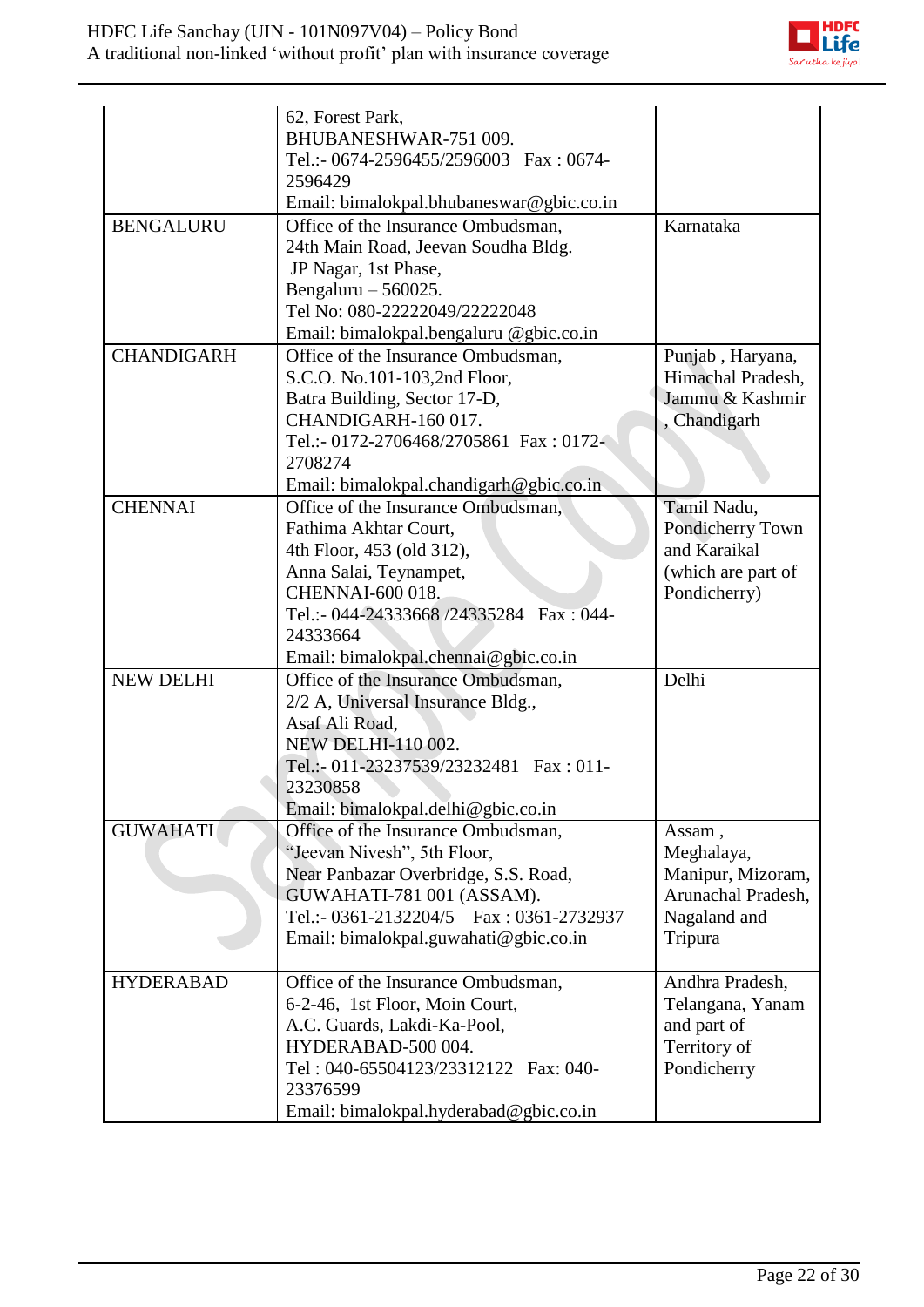

| <b>JAIPUR</b>  | Office of the Insurance Ombudsman,<br>Ground Floor, Jeevan Nidhi II,<br>Bhawani Singh Road,<br>Jaipur $-302005$<br>Tel: 0141-2740363<br>Email: bimalokpal.jaipur@gbic.co.in                                                       | Rajasthan                                                                                     |
|----------------|-----------------------------------------------------------------------------------------------------------------------------------------------------------------------------------------------------------------------------------|-----------------------------------------------------------------------------------------------|
| <b>KOCHI</b>   | Office of the Insurance Ombudsman,<br>2nd Floor, CC 27/2603, Pulinat Bldg.,<br>Opp. Cochin Shipyard, M.G. Road,<br>ERNAKULAM-682015.<br>Tel: 0484-2358759/2359338 Fax: 0484-<br>2359336<br>Email: bimalokpal.ernakulam@gbic.co.in | Kerala,<br>Lakshadweep,<br>Mahe $-$ a part of<br>Pondicherry                                  |
| <b>KOLKATA</b> | Office of the Insurance Ombudsman,<br>Hindustan Building. Annexe,<br>4th Floor, C.R. Avenue,<br>KOLKATA-700 072.<br>Tel: 033-22124339/22124340 Fax: 033-<br>22124341<br>Email: bimalokpal.kolkata@gbic.co.in                      | West Bengal,<br>Bihar, Jharkhand<br>and Andaman &<br>Nicobar Islands,<br>Sikkim               |
| <b>LUCKNOW</b> | Office of the Insurance Ombudsman,<br>Jeevan Bhawan, Phase-2,<br>6th Floor, Nawal Kishore Road,<br>Hazaratganj,<br>LUCKNOW-226 001.<br>Tel: 0522 -2231331/2231330 Fax: 0522-<br>2231310<br>Email: bimalokpal.lucknow@gbic.co.in   | <b>Uttar Pradesh and</b><br>Uttaranchal                                                       |
| <b>MUMBAI</b>  | Office of the Insurance Ombudsman,<br>3rd Floor, Jeevan Seva Annexe,<br>S.V. Road, Santacruz(W),<br>MUMBAI-400 054.<br>Fax: 022-<br>Tel: 022-26106928/26106552<br>26106052<br>Email: bimalokpal.mumbai@gbic.co.in                 | Goa, Mumbai<br>Metropolitan<br>Region excluding<br>Navi Mumbai &<br>Thane                     |
| <b>PUNE</b>    | 2nd Floor, Jeevan Darshan,<br>N.C. Kelkar Road,<br>Narayanpet,<br>PUNE - 411030.<br>Tel: 020-32341320<br>Email: bimalokpal.pune@gbic.co.in                                                                                        | Maharashtra Area<br>of Navi Mumbai<br>and Thane<br>excluding Mumbai<br>Metropolitan<br>Region |

## **b. Power of Ombudsman-**

The Ombudsman may receive and consider-

[\(i\)](http://indiankanoon.org/doc/160521836/) complaints under rule 13 of Redressal of Public Grievances Rules , 1998;

[\(ii\)](http://indiankanoon.org/doc/156757242/) any partial or total repudiation of claims by the Company;

[\(iii\)](http://indiankanoon.org/doc/163591613/) any dispute in regard to Premium paid or payable in terms of the Policy;

[\(iv\)](http://indiankanoon.org/doc/31367799/) any dispute on the legal construction of the Policy insofar as such disputes relate to claims;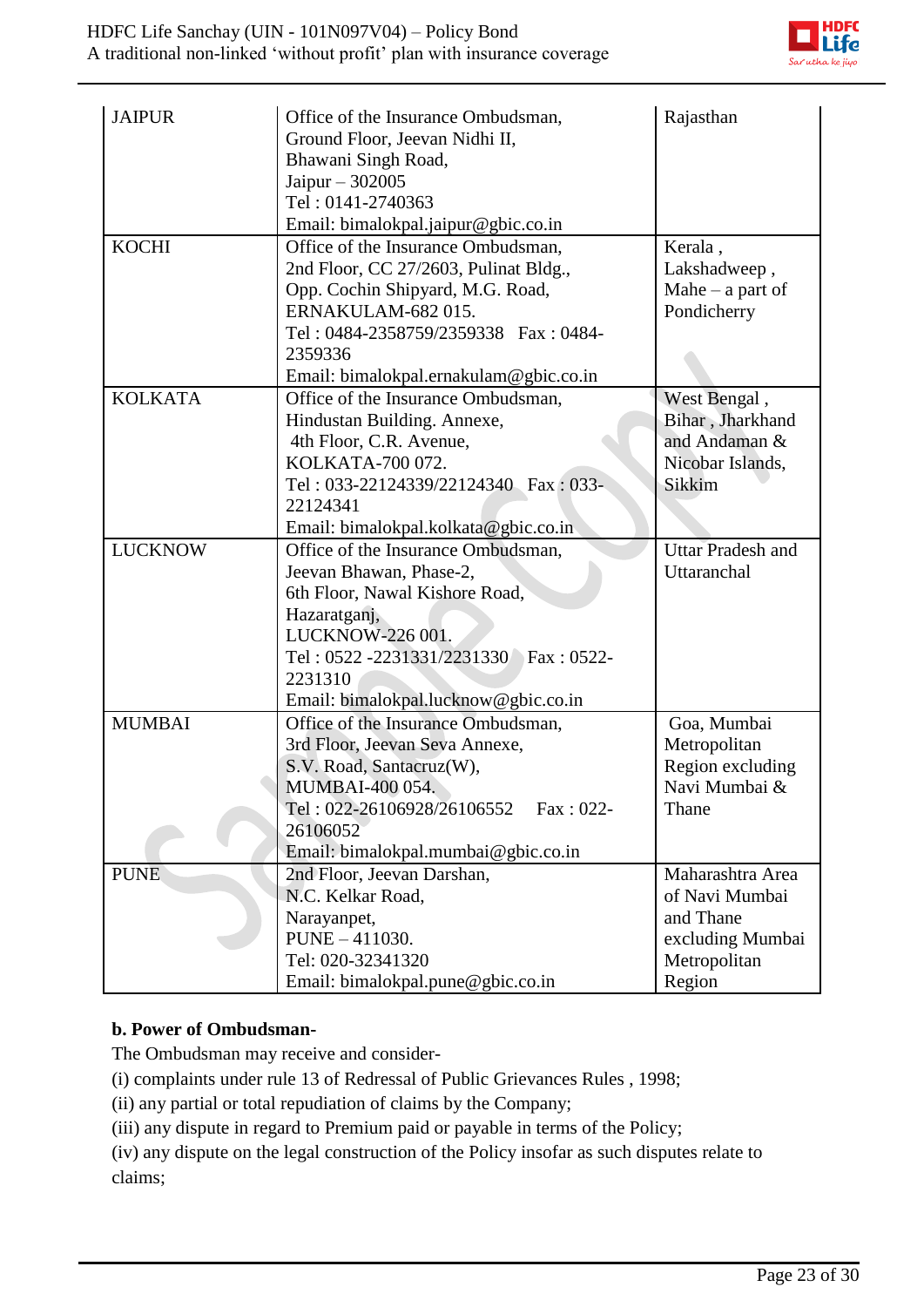

[\(v\)](http://indiankanoon.org/doc/26463888/) delay in settlement of claims;

[\(vi\)](http://indiankanoon.org/doc/47238858/) non-issue of any insurance document to customers after receipt of Premium.

#### **c. Manner in which complaint is to be made -**

- [\(i\)](http://indiankanoon.org/doc/160481793/) Policyholder who has a grievance against the Company, may himself or through his legal heirs make a complaint in writing to the Ombudsman within whose jurisdiction the branch or office of the Company complained against is located.
- [\(ii\)](http://indiankanoon.org/doc/116915928/) The complaint shall be in writing duly signed by the complainant or through his legal heirs and shall state clearly the name and address of the complainant, the name of the branch or office of the Company against which the complaint is made, the fact giving rise to complaint supported by documents, if any, relied on by the complainant, the nature and extent of the loss caused to the complainant and the relief sought from the Ombudsman.
- [\(iii\)](http://indiankanoon.org/doc/99464357/) No complaint to the Ombudsman shall lie unless -

[\(a\)](http://indiankanoon.org/doc/87794950/) The complainant had before making a complaint to the Ombudsman made a written representation to the Company named in the complaint and either the Company had rejected the complaint or the complainant had not received any reply within a period of one month after the Company received his representation or the complainant is not satisfied with the reply given to him by the Company;

[\(b\)](http://indiankanoon.org/doc/84880221/) The complaint is made not later than one year after the Company had rejected the representation or sent its final reply on the representation of the complainant; and

[\(c\)](http://indiankanoon.org/doc/116794480/) The complaint is not on the same subject-matter, for which any proceedings before any court, or Consumer Forum or arbitrator is pending or were so earlier.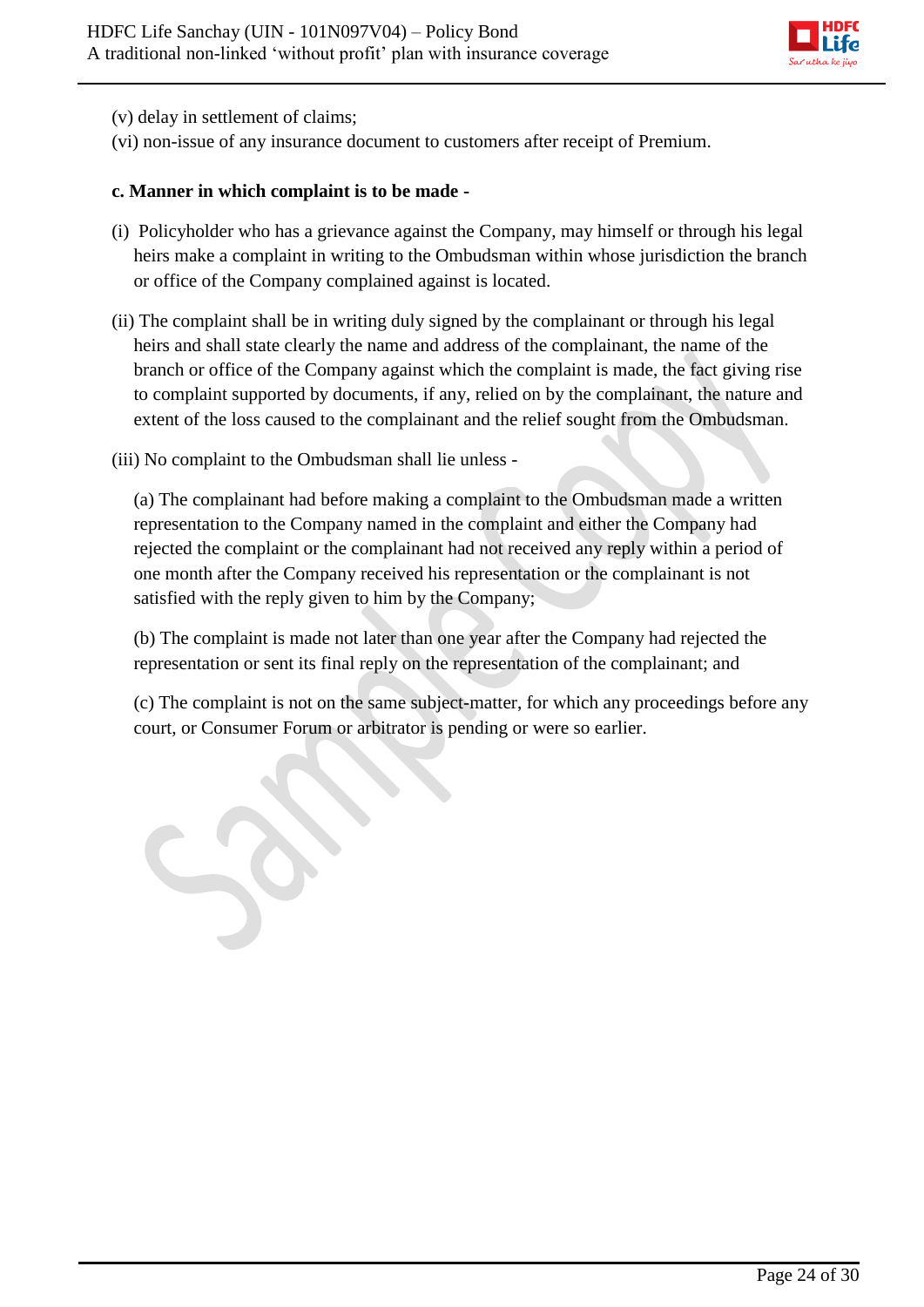

## **Annexure I**

## **Section 38 - Assignment or Transfer of Insurance Policies**

Assignment or transfer of a policy should be in accordance with Section 38 of the Insurance Act, 1938 as amended by Insurance Laws (Amendment) Act, 2015 dated 23.03.2015. The extant provisions in this regard are as follows:

- (1) This policy may be transferred/assigned, wholly or in part, with or without consideration.
- (2) An Assignment may be effected in a policy by an endorsement upon the policy itself or by a separate instrument under notice to the Insurer.
- (3) The instrument of assignment should indicate the fact of transfer or assignment and the reasons for the assignment or transfer, antecedents of the assignee and terms on which assignment is made.
- (4) The assignment must be signed by the transferor or assignor or duly authorized agent and attested by at least one witness.
- (5) The transfer or assignment shall not be operative as against an insurer until a notice in writing of the transfer or assignment and either the said endorsement or instrument itself or copy there of certified to be correct by both transferor and transferee or their duly authorised agents have been delivered to the insurer.
- (6) Fee to be paid for assignment or transfer can be specified by the Authority through Regulations.
- (7) On receipt of notice with fee, the insurer should Grant a written acknowledgement of receipt of notice. Such notice shall be conclusive evidence against the insurer of duly receiving the notice.
- (8) If the insurer maintains one or more places of business, such notices shall be delivered only at the place where the policy is being serviced.
- (9) The insurer may accept or decline to act upon any transfer or assignment or endorsement, if it has sufficient reasons to believe that it is (a) not bonafide or (b) not in the interest of the policyholder or (c) not in public interest or (d) is for the purpose of trading of the insurance policy.
- (10) Before refusing to act upon endorsement, the Insurer should record the reasons in writing and communicate the same in writing to Policyholder within 30 days from the date of policyholder giving a notice of transfer or assignment.
- (11) In case of refusal to act upon the endorsement by the Insurer, any person aggrieved by the refusal may prefer a claim to IRDAI within 30 days of receipt of the refusal letter from the Insurer.
- (12) The priority of claims of persons interested in an insurance policy would depend on the date on which the notices of assignment or transfer is delivered to the insurer; where there are more than one instruments of transfer or assignment, the priority will depend on dates of delivery of such notices. Any dispute in this regard as to priority should be referred to Authority.
- (13) Every assignment or transfer shall be deemed to be absolute assignment or transfer and the assignee or transferee shall be deemed to be absolute assignee or transferee, except a. where assignment or transfer is subject to terms and conditions of transfer or assignment OR

b. where the transfer or assignment is made upon condition that i. the proceeds under the policy shall become payable to policyholder or nominee(s) in the event of assignee or transferee dying before the insured OR ii. the insured surviving the term of the policy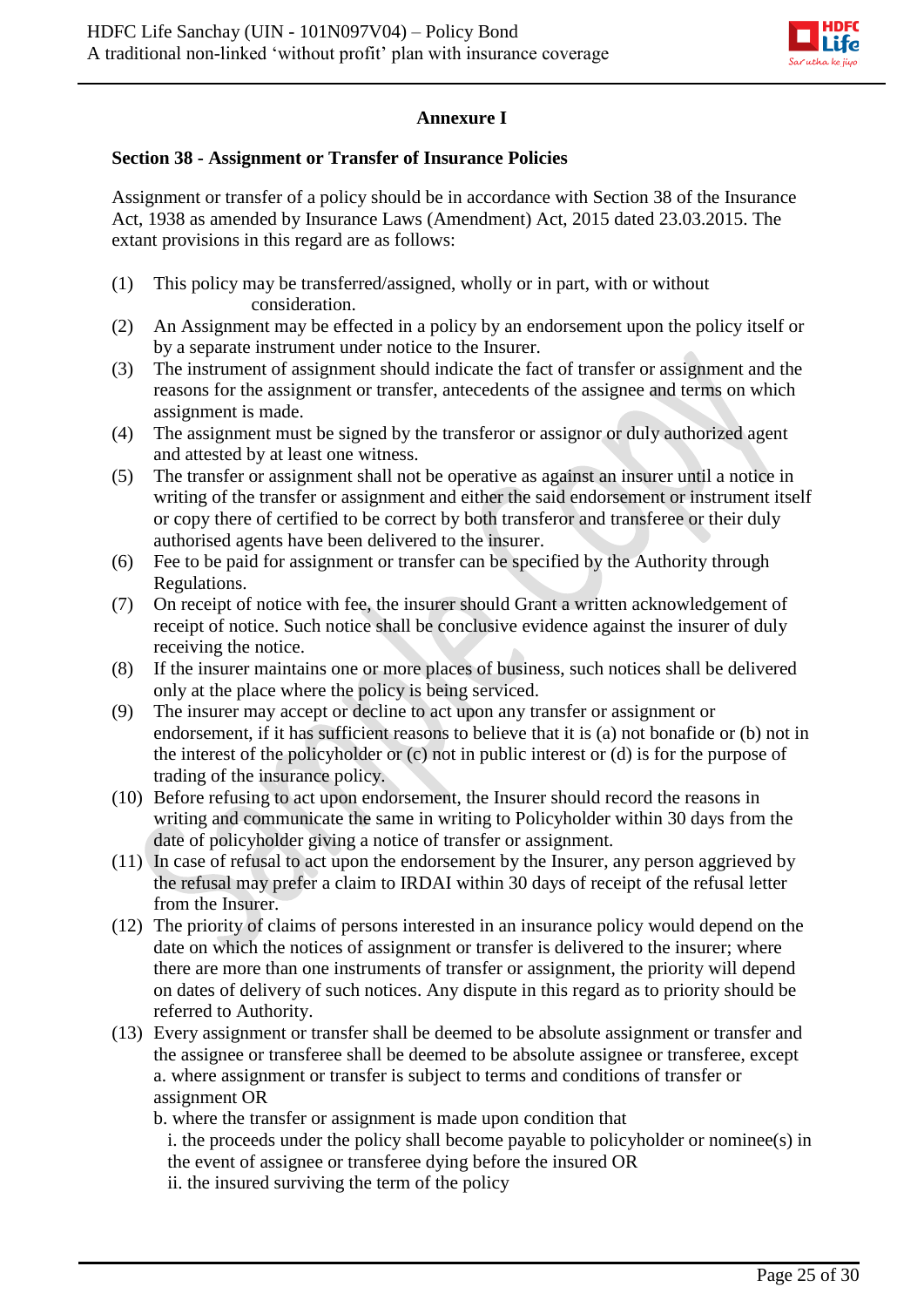

Such conditional assignee will not be entitled to obtain a loan on policy or surrender the policy. This provision will prevail notwithstanding any law or custom having force of law which is contrary to the above position.

- (14) In other cases, the insurer shall, subject to terms and conditions of assignment, recognize the transferee or assignee named in the notice as the absolute transferee or assignee and such person
	- a. shall be subject to all liabilities and equities to which the transferor or assignor was subject to at the date of transfer or assignment and
	- b. may institute any proceedings in relation to the policy
	- c. obtain loan under the policy or surrender the policy without obtaining the consent of the transferor or assignor or making him a party to the proceedings
- (15) Any rights and remedies of an assignee or transferee of a life insurance policy under an assignment or transfer effected before commencement of the *Insurance Laws (Amendment) Act, 2015* shall not be affected by this section.

*[Disclaimer: This is not a comprehensive list of amendments of Insurance Laws (Amendment) Act, 2015 and only a simplified version prepared for general information. Policy Holders are advised to refer to Insurance Laws (Amendment) Act, 2015 dated 23.03.2015 for complete and accurate details. ]*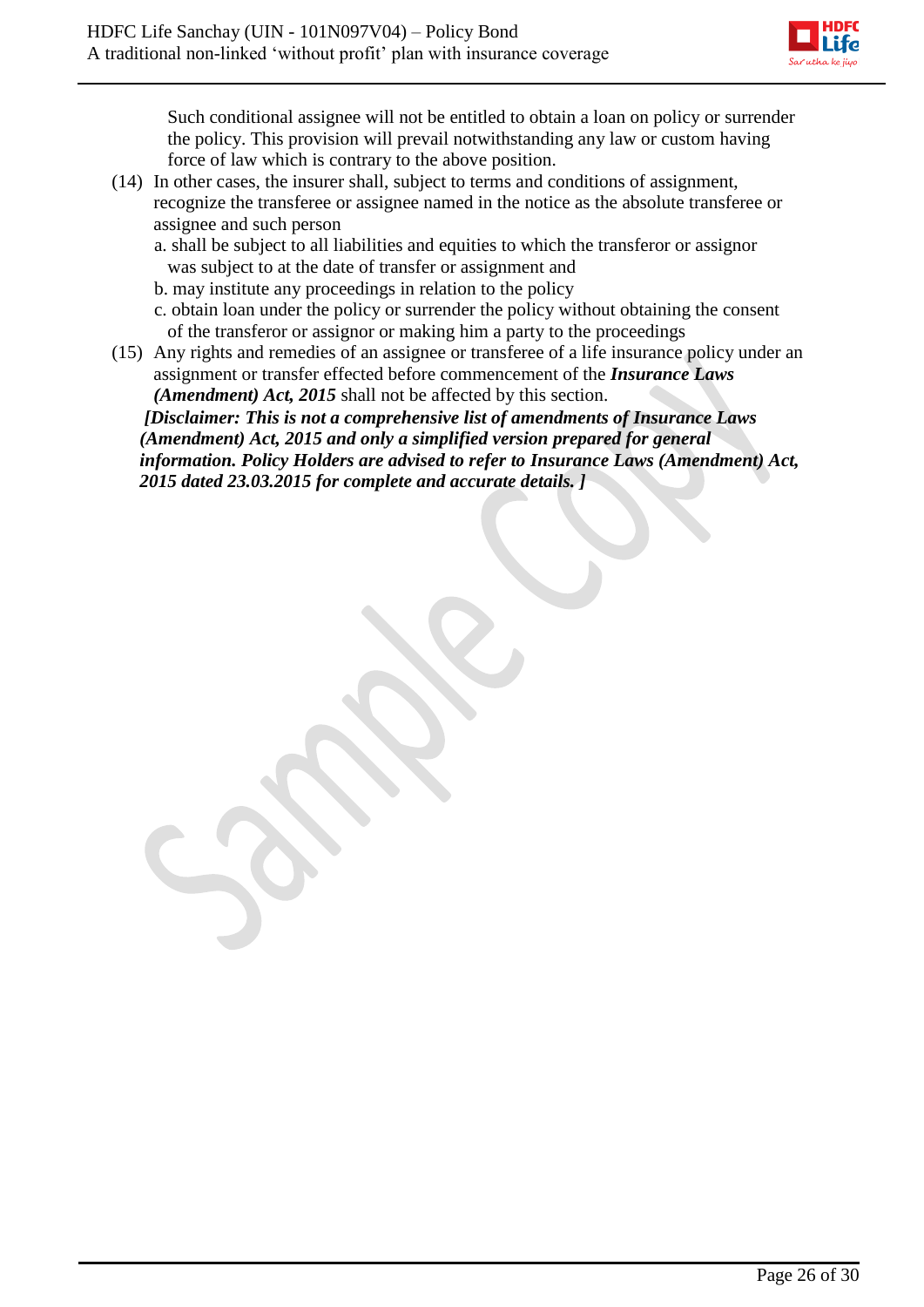

## **Annexure II**

## **Section 39 - Nomination by policyholder**

Nomination of a life insurance Policy is as below in accordance with Section 39 of the Insurance Act, 1938 as amended by Insurance Laws (Amendment) Act, 2015 dated 23.03.2015. The extant provisions in this regard are as follows:

- 1) The policyholder of a life insurance on his own life may nominate a person or persons to whom money secured by the policy shall be paid in the event of his death.
- 2) Where the nominee is a minor, the policyholder may appoint any person to receive the money secured by the policy in the event of policyholder's death during the minority of the nominee. The manner of appointment to be laid down by the insurer.
- 3) Nomination can be made at any time before the maturity of the policy.
- 4) Nomination may be incorporated in the text of the policy itself or may be endorsed on the policy communicated to the insurer and can be registered by the insurer in the records relating to the policy.
- 5) Nomination can be cancelled or changed at any time before policy matures, by an endorsement or a further endorsement or a will as the case may be.
- 6) A notice in writing of Change or Cancellation of nomination must be delivered to the insurer for the insurer to be liable to such nominee. Otherwise, insurer will not be liable if a bonafide payment is made to the person named in the text of the policy or in the registered records of the insurer.
- 7) Fee to be paid to the insurer for registering change or cancellation of a nomination can be specified by the Authority through Regulations.
- 8) On receipt of notice with fee, the insurer should grant a written acknowledgement to the policyholder of having registered a nomination or cancellation or change thereof.
- 9) A transfer or assignment made in accordance with Section 38 shall automatically cancel the nomination except in case of assignment to the insurer or other transferee or assignee for purpose of loan or against security or its reassignment after repayment. In such case, the nomination will not get cancelled to the extent of insurer's or transferee's or assignee's interest in the policy. The nomination will get revived on repayment of the loan.
- 10) The right of any creditor to be paid out of the proceeds of any policy of life insurance shall not be affected by the nomination.
- 11) In case of nomination by policyholder whose life is insured, if the nominees die before the policyholder, the proceeds are payable to policyholder or his heirs or legal representatives or holder of succession certificate.
- 12) In case nominee(s) survive the person whose life is insured, the amount secured by the policy shall be paid to such survivor(s).
- 13) Where the policyholder whose life is insured nominates his (a) parents or (b) spouse or (c) children or (d) spouse and children (e) or any of them; the nominees are beneficially entitled to the amount payable by the insurer to the policyholder unless it is proved that policyholder could not have conferred such beneficial title on the nominee having regard to the nature of his title.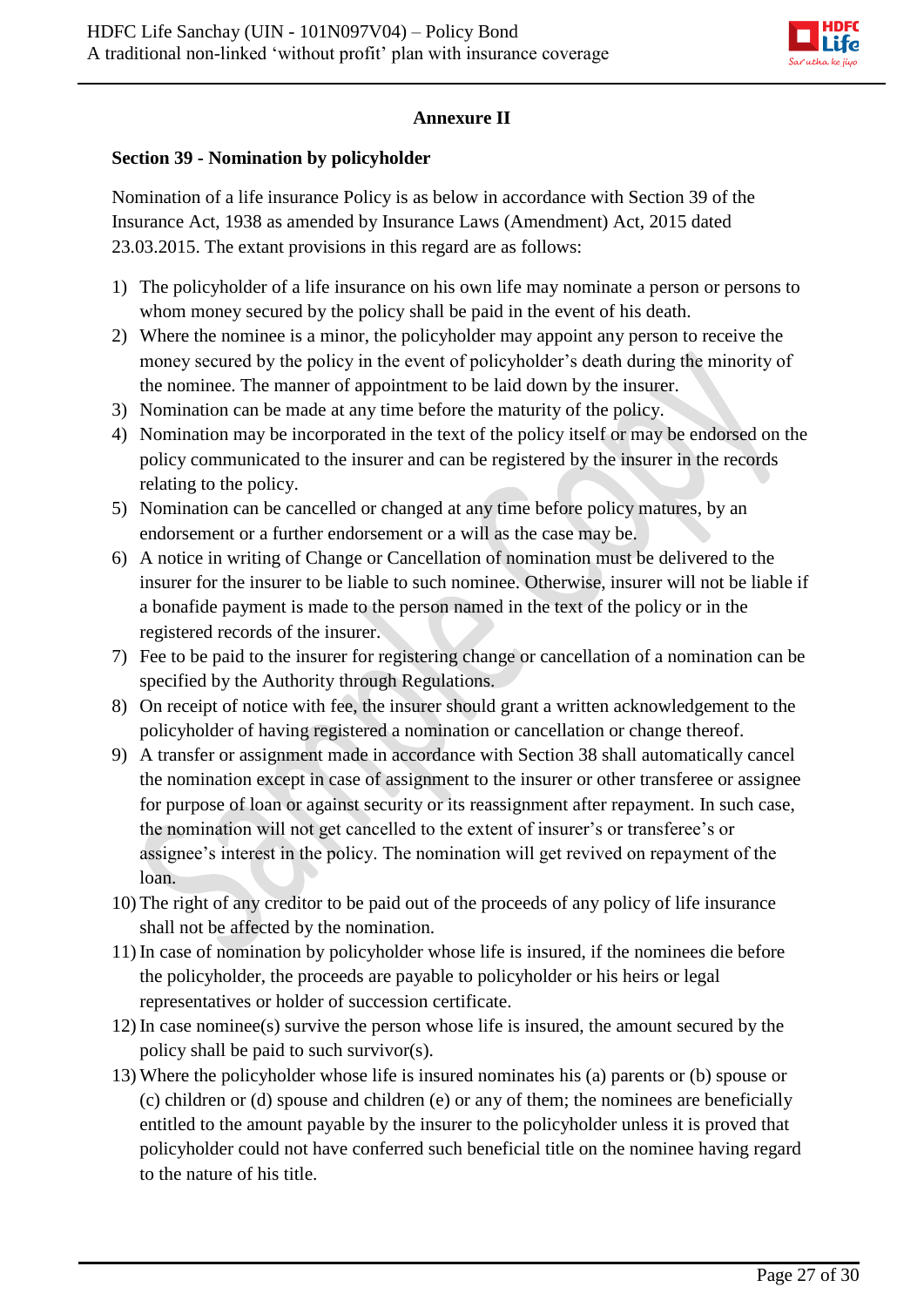

- 14) If nominee(s) die after the policyholder but before his share of the amount secured under the policy is paid, the share of the expired nominee(s) shall be payable to the heirs or legal representative of the nominee or holder of succession certificate of such nominee(s).
- 15) The provisions of sub-section 7 and 8 (13 and 14 above) shall apply to all life insurance policies maturing for payment after the commencement of Insurance Laws (Amendment) Act, 2015 (i.e. 23.03.2015).
- 16) If policyholder dies after maturity but the proceeds and benefit of the policy has not been paid to him because of his death, his nominee(s) shall be entitled to the proceeds and benefit of the policy.
- 17) The provisions of Section 39 are not applicable to any life insurance policy to which Section 6 of Married Women's Property Act, 1874 applies or has at any time applied except where before or Insurance Laws (Amendment) Act, 2015, a nomination is made in favour of spouse or children or spouse and children whether or not on the face of the policy it is mentioned that it is made under Section 39. Where nomination is intended to be made to spouse or children or spouse and children under Section 6 of MWP Act, it should be specifically mentioned on the policy. In such a case only, the provisions of Section 39 will not apply.

*[Disclaimer: This is not a comprehensive list of amendments of Insurance Laws (Amendment) Act, 2015 and only a simplified version prepared for general information. Policy Holders are advised to refer to Insurance Laws (Amendment) Act, 2015 dated 23.03.2015 for complete and accurate details.*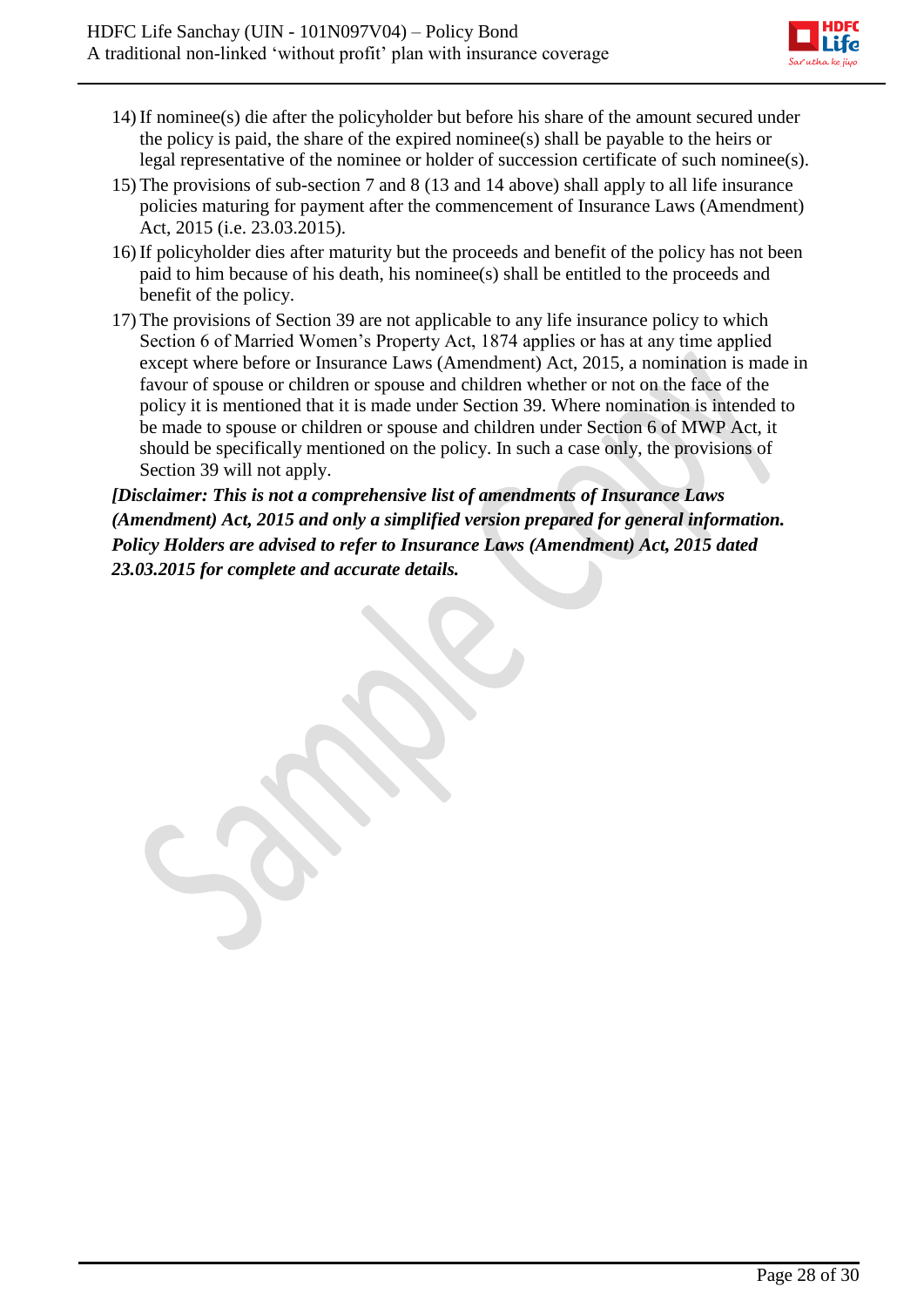

## **Annexure III**

## **Section 45 – Policy shall not be called in question on the ground of mis-statement after three years**

Provisions regarding policy not being called into question in terms of Section 45 of the Insurance Act, 1938, as amended Insurance Laws (Amendment) Act, 2015 dated 23.03.2015are as follows:

- 1) No Policy of Life Insurance shall be called in question on any ground whatsoever after expiry of 3 yrs from
	- a. the date of issuance of policy or
	- b. the date of commencement of risk or
	- c. the date of revival of policy or
	- d. the date of rider to the policy
	- whichever is later.
- 2) On the ground of fraud, a policy of Life Insurance may be called in question within 3 years from
	- a. the date of issuance of policy or
	- b. the date of commencement of risk or
	- c. the date of revival of policy or
	- d. the date of rider to the policy

whichever is later.

For this, the insurer should communicate in writing to the insured or legal representative or nominee or assignees of insured, as applicable, mentioning the ground and materials on which such decision is based.

3) Fraud means any of the following acts committed by insured or by his agent, with the intent to deceive the insurer or to induce the insurer to issue a life insurance policy: a. The suggestion, as a fact of that which is not true and which the insured does not believe to be true;

b. The active concealment of a fact by the insured having knowledge or belief of the fact;

- c. Any other act fitted to deceive; and
- d. Any such act or omission as the law specifically declares to be fraudulent.
- 4) Mere silence is not fraud unless, depending on circumstances of the case, it is the duty of the insured or his agent keeping silence to speak or silence is in itself equivalent to speak.
- 5) No Insurer shall repudiate a life insurance Policy on the ground of Fraud, if the Insured / beneficiary can prove that the misstatement was true to the best of his knowledge and there was no deliberate intention to suppress the fact or that such mis-statement of or suppression of material fact are within the knowledge of the insurer. Onus of disproving is upon the policyholder, if alive, or beneficiaries.
- 6) Life insurance Policy can be called in question within 3 years on the ground that any statement of or suppression of a fact material to expectancy of life of the insured was incorrectly made in the proposal or other document basis which policy was issued or revived or rider issued. For this, the insurer should communicate in writing to the insured